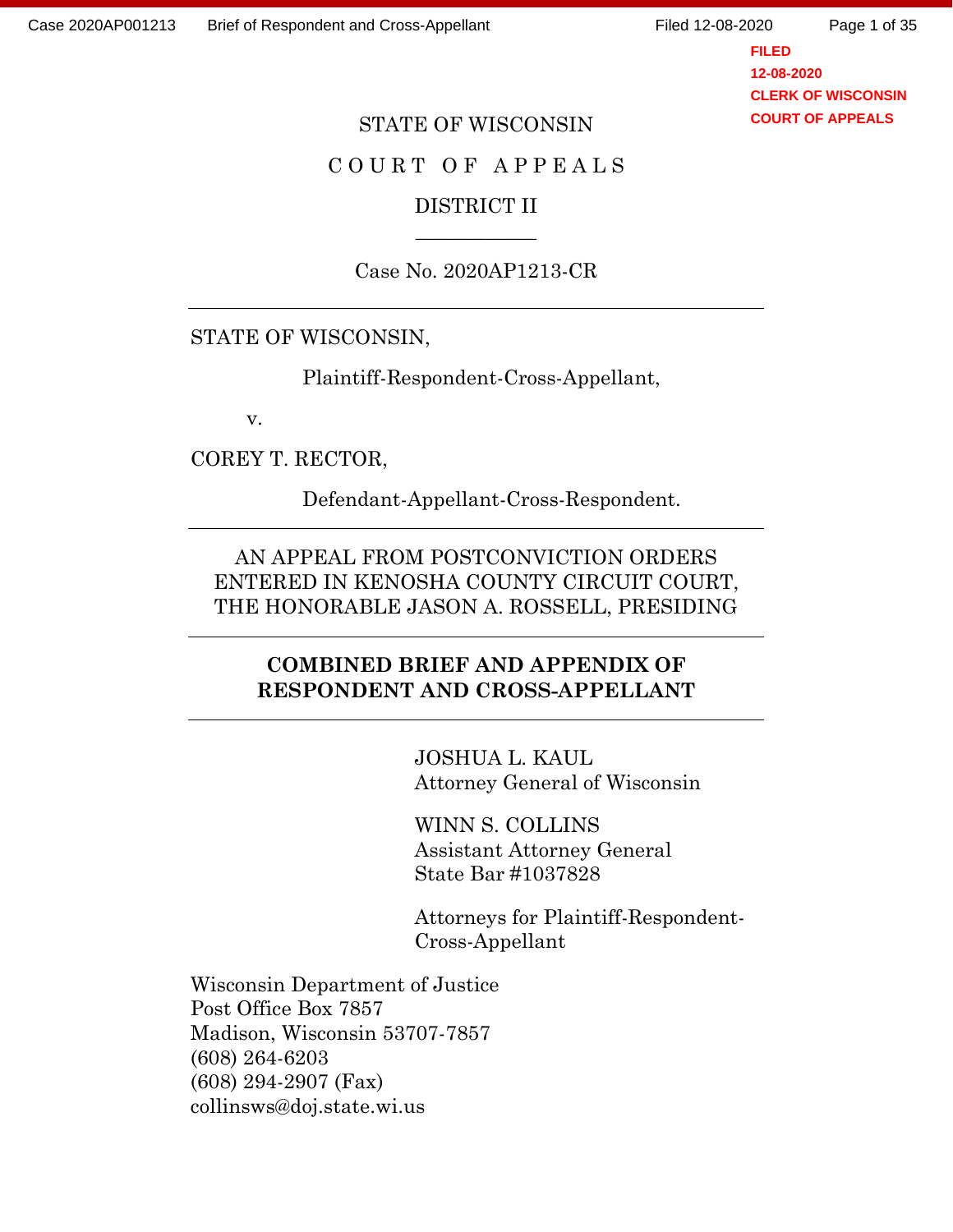## **TABLE OF CONTENTS**

| Page                                                                                                                                                                   |
|------------------------------------------------------------------------------------------------------------------------------------------------------------------------|
|                                                                                                                                                                        |
| STATEMENT ON ORAL ARGUMENT                                                                                                                                             |
|                                                                                                                                                                        |
|                                                                                                                                                                        |
|                                                                                                                                                                        |
| This Court should reverse the circuit<br>I.<br>court's postconviction order that denied<br>lifetime sex offender reporting and<br>remand with instruction to amend the |
| A.<br>This Court should apply statutory<br>interpretation principles in<br>alignment with precedent to<br>interpret the statutory phrase "2 or                         |
| <b>B.</b><br>This Court should interpret "2 or<br>more separate occasions" to mean<br>two or more convictions for a<br>qualifying sex offense with each                |
| C.<br>This Court should conclude the<br>circuit court erred when it imposed<br>only 15 years of reporting and<br>declined to amend the judgment to                     |
| Court should affirm the circuit<br>П.<br>This<br>court's postconviction order that denied<br>eligibility to participate in the earned                                  |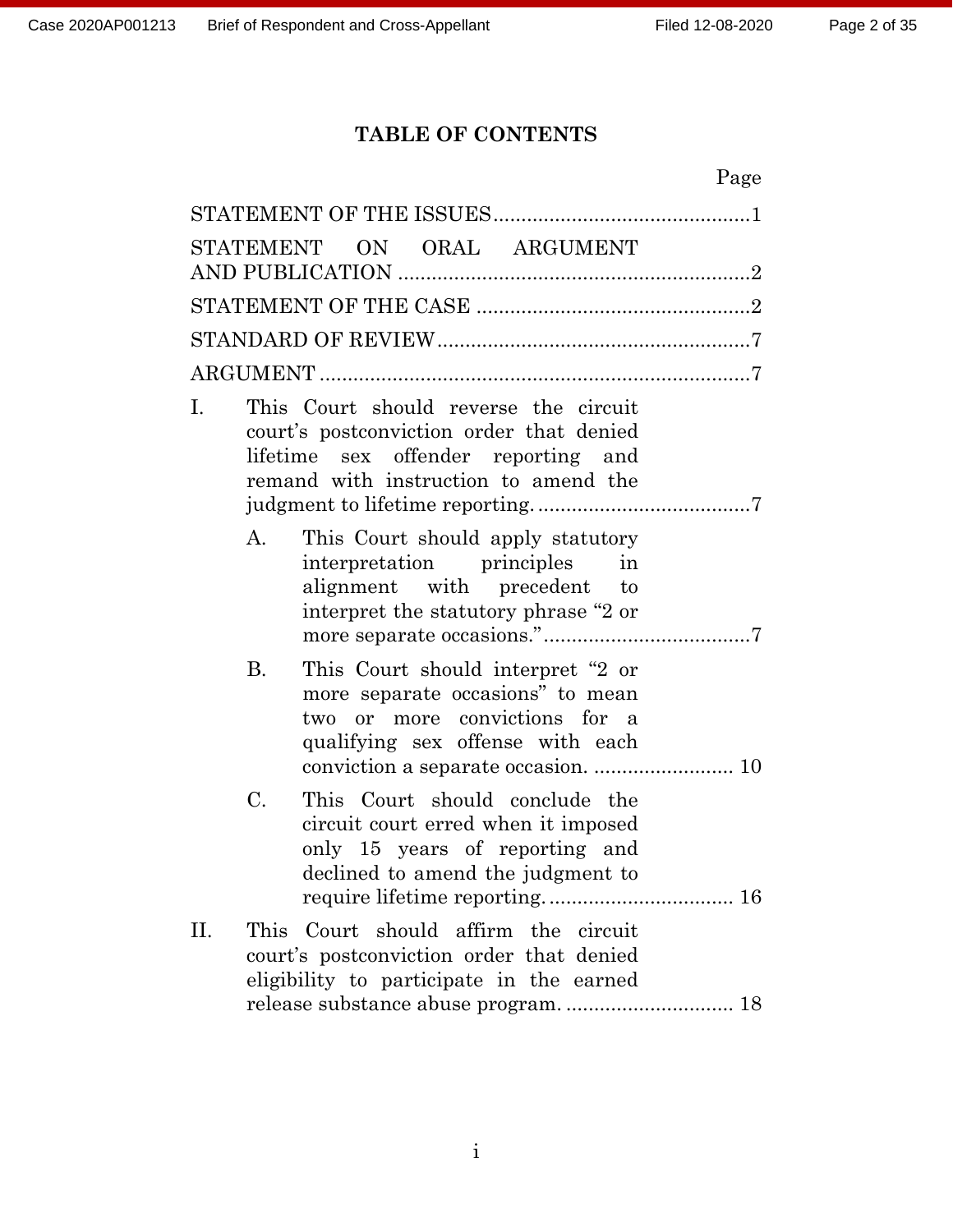# Page

| Α.          | This Court should review whether<br>the circuit court erroneously<br>exercised its discretion when it<br>found that Rector was not eligible to              |  |
|-------------|-------------------------------------------------------------------------------------------------------------------------------------------------------------|--|
| B.          | This Court should conclude the<br>circuit court reasonably exercised<br>its discretion postconviction after it<br>corrected an error at the sentencing      |  |
| $C_{\cdot}$ | This Court should conclude the<br>circuit court did not have<br><sub>a</sub><br>preconceived sentencing policy to<br>deny earned release eligibility in the |  |
|             |                                                                                                                                                             |  |

## **TABLE OF AUTHORITIES**

## **Cases**

| King v. King,                                                                            |
|------------------------------------------------------------------------------------------|
| Matter of Ralph Holmquist Tr.,                                                           |
| Schill v. Wisconsin Rapids Sch. Dist.,                                                   |
| State ex rel. Kalal v. Circuit Court for Dane Cty.,                                      |
| State ex rel. Kaminski v. Schwarz,<br>2001 WI 94, 245 Wis. 2d 310, 630 N.W.2d 164 11, 12 |
| State v. Bollig,                                                                         |
| State v. Coffee,<br>2020 WI 1, 389 Wis. 2d 627, 937 N.W.2d 579 17                        |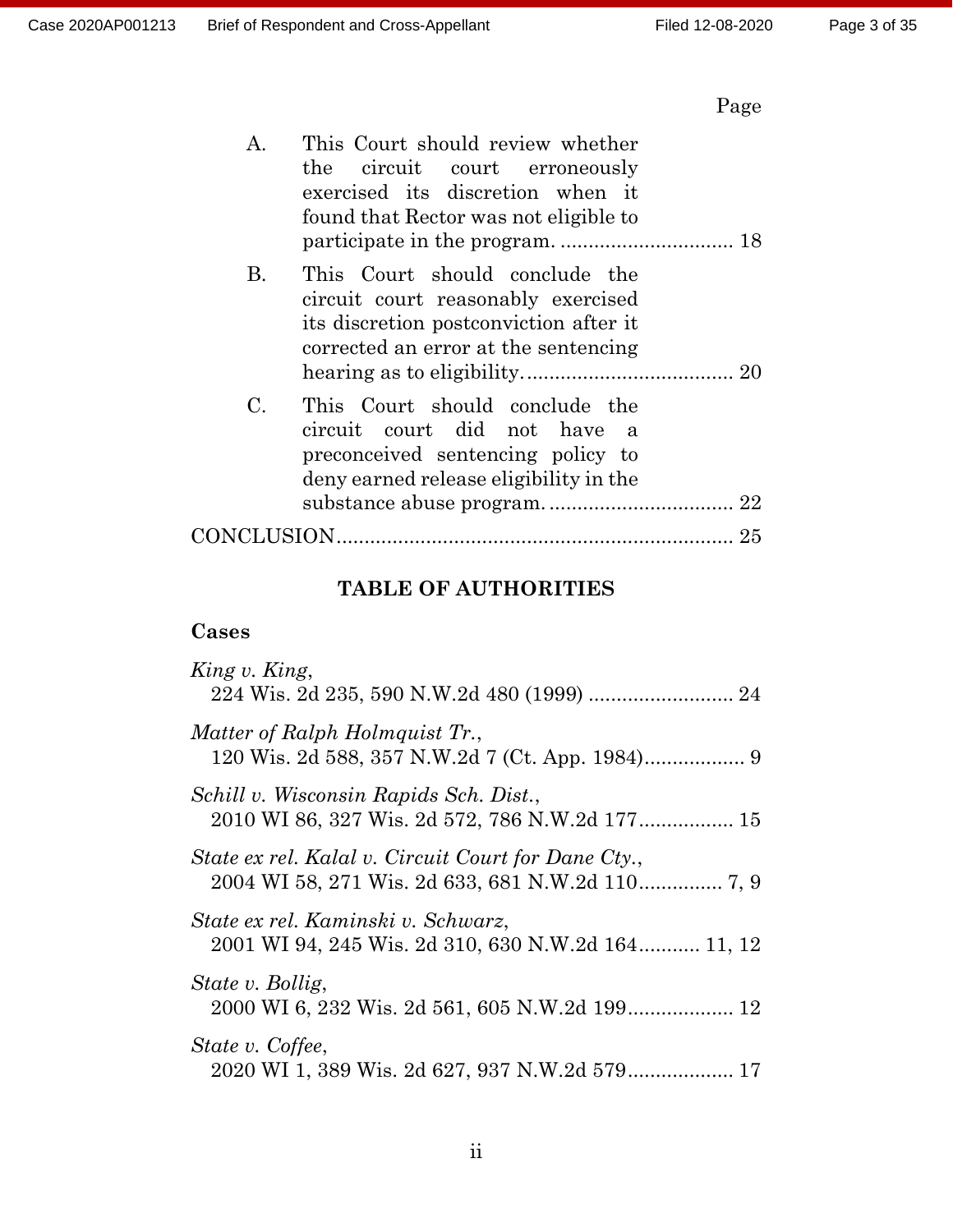| Page                                                                                    |
|-----------------------------------------------------------------------------------------|
| State v. Hopkins,<br>168 Wis. 2d 802, 484 N.W.2d 549 (1992)  9, 13, 14, 16              |
| State v. Johnson,<br>2007 WI App 41, 299 Wis. 2d 785, 730 N.W.2d 661  19                |
| State v. Matasek,<br>2014 WI 27, 353 Wis. 2d 601, 846 N.W.2d 811 14                     |
| State v. Ogden,<br>199 Wis. 2d 566, 544 N.W.2d 574 (1996)  22, 23                       |
| State v. Owens,<br>2006 WI App 75, 291 Wis. 2d 229,                                     |
| State v. Victory Fireworks, Inc.,<br>230 Wis. 2d 721, 602 N.W.2d 128 (Ct. App. 1999) 14 |
| State v. Wittrock,<br>119 Wis. 2d 664, 350 N.W.2d 647 (1984)  7, 9, 13                  |
| Wisconsin's Envtl. Decade, Inc v. Pub. Serv. Comm'n,                                    |
| <b>Statutes</b>                                                                         |
|                                                                                         |
|                                                                                         |
| 2003 Wis. Act 33<br>18                                                                  |
|                                                                                         |
|                                                                                         |
|                                                                                         |
|                                                                                         |
|                                                                                         |
|                                                                                         |
|                                                                                         |
|                                                                                         |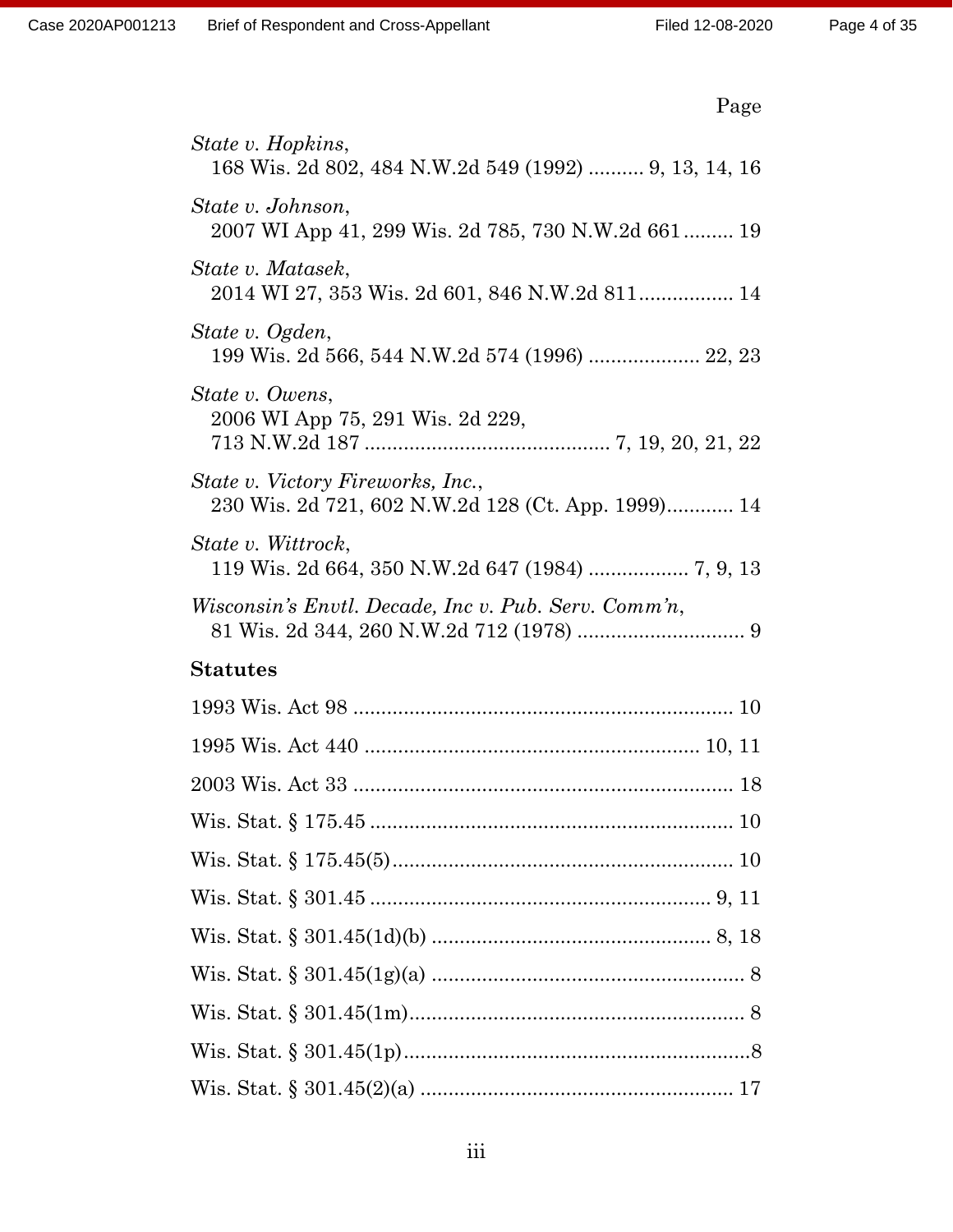# Page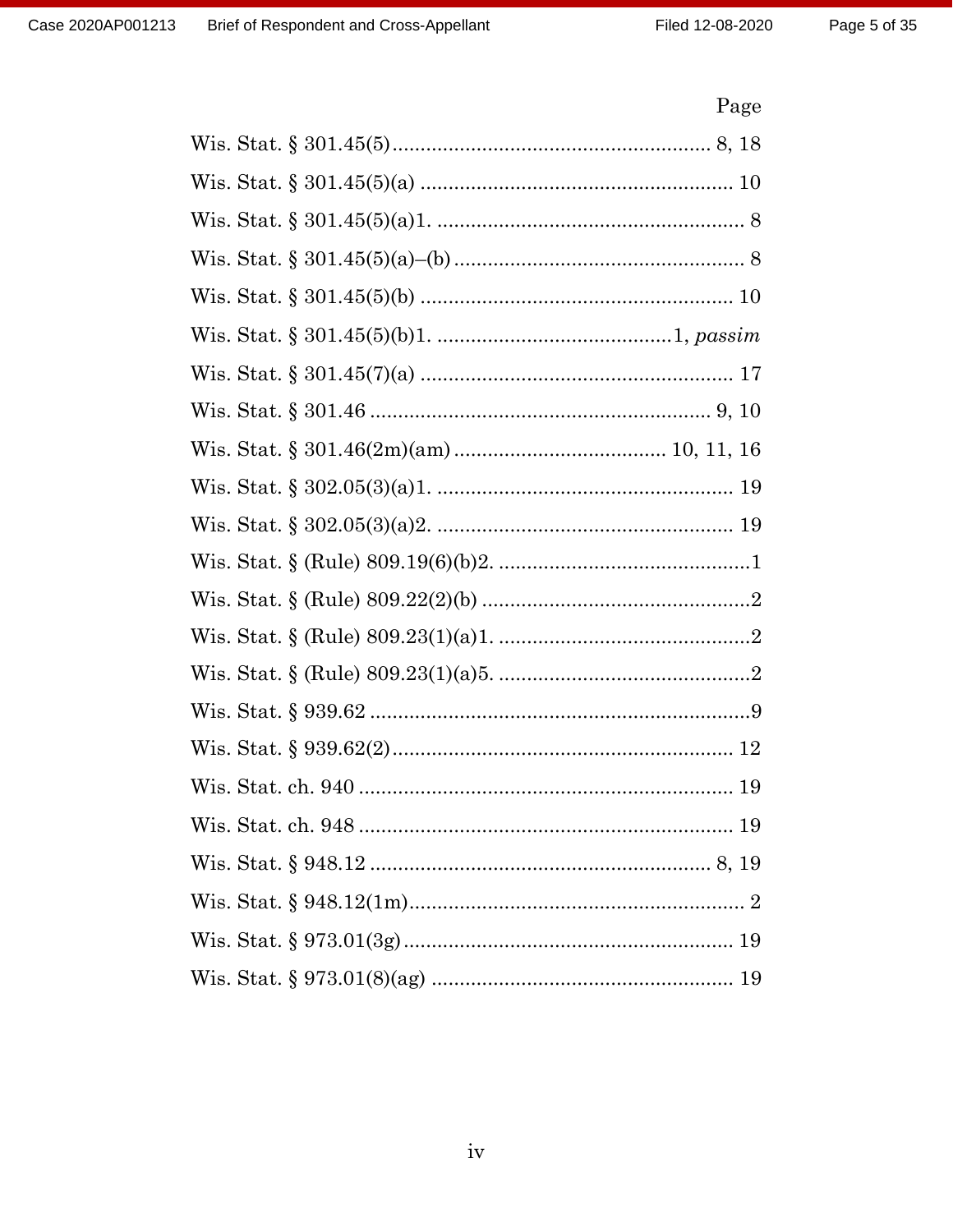|--|

| <b>Other Authorities</b>                                                                                                               |
|----------------------------------------------------------------------------------------------------------------------------------------|
|                                                                                                                                        |
| Handwritten Note<br>(available in drafting file for 1995 Wis. Act 440,<br>Wis. Legis. Reference Bureau, Madison, Wis.) 11, 12          |
| $OAG-02-17$ (Sept. 1, 2017)<br>https://docs.legis.wisconsin.gov/misc/oag/recent/                                                       |
| Wisconsin Department of Corrections,<br>Sex Offender Community Notification: Proposed<br>Program Components (Dec. 15, 1994) 11, 12, 14 |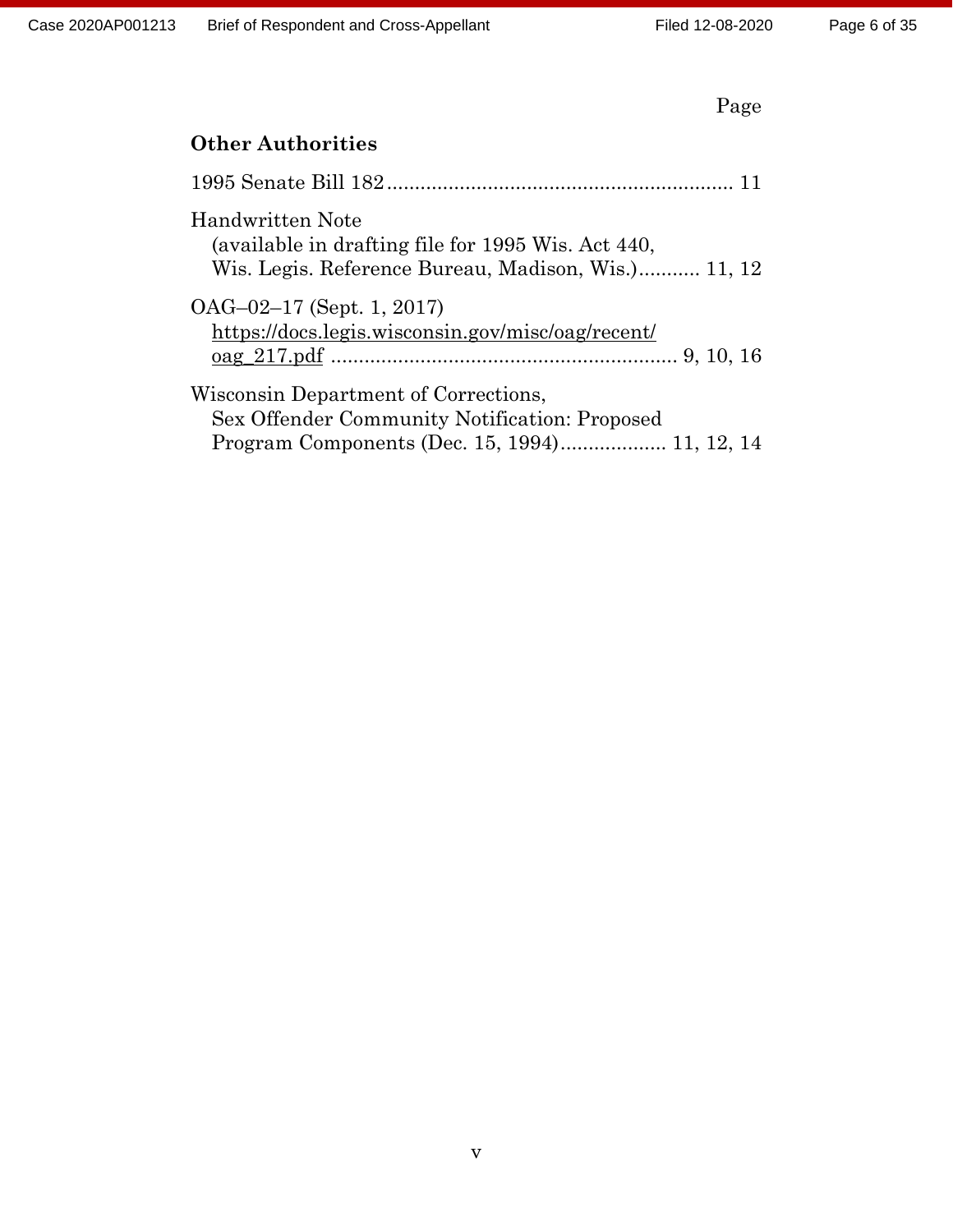#### **STATEMENT OF THE ISSUES<sup>1</sup>**

1. Under Wis. Stat. § 301.45(5)(b)l., a defendant with convictions for sex offenses on "2 or more separate occasions" must register as a sex offender for life. Precedent interpreting the phrase "separate occasions" in the habitual criminality statute explain that each conviction is a separate occasion. Here, Corey Rector was convicted in a single case of five separate sex offenses for possession of child pornography. But the circuit court did not order lifetime registration.

Did the circuit court err when it failed to order lifetime sex offender registration?

This Court should answer: yes.

2. The circuit court has discretionary authority to grant or deny eligibility to participate in an earned release substance abuse program. Here, Rector alerted the court postconviction to a sentencing error and moved for admittance into the program. The court corrected the legal error. Then, it exercised discretion and denied the motion because Rector's crimes were unrelated to substance abuse.

Did the circuit court reasonably exercise discretion when it denied Rector's postconviction motion seeking earned release eligibility to participate in the program?

This Court should answer: yes.

<sup>1</sup> The State does not separate the cross-appellant portion of this combined brief by a blank blue cover. Here, the first issue is the issue of the State's cross-appeal, whereas the second issue is the issue of Rector's appeal. Under Wis. Stat. § (Rule) 809.19(6)(b)2., "the cross-appellant portion of the combined brief shall be preceded by a blank blue cover." But an appendix to a Wisconsin Supreme Court order explains that "requirements pertaining to . . . brief covers may be eliminated" to an appeal in an electronic filing pilot project. Order No. 19–02 (Apr. 15, 2019). Under this order, the State omits the blank blue cover.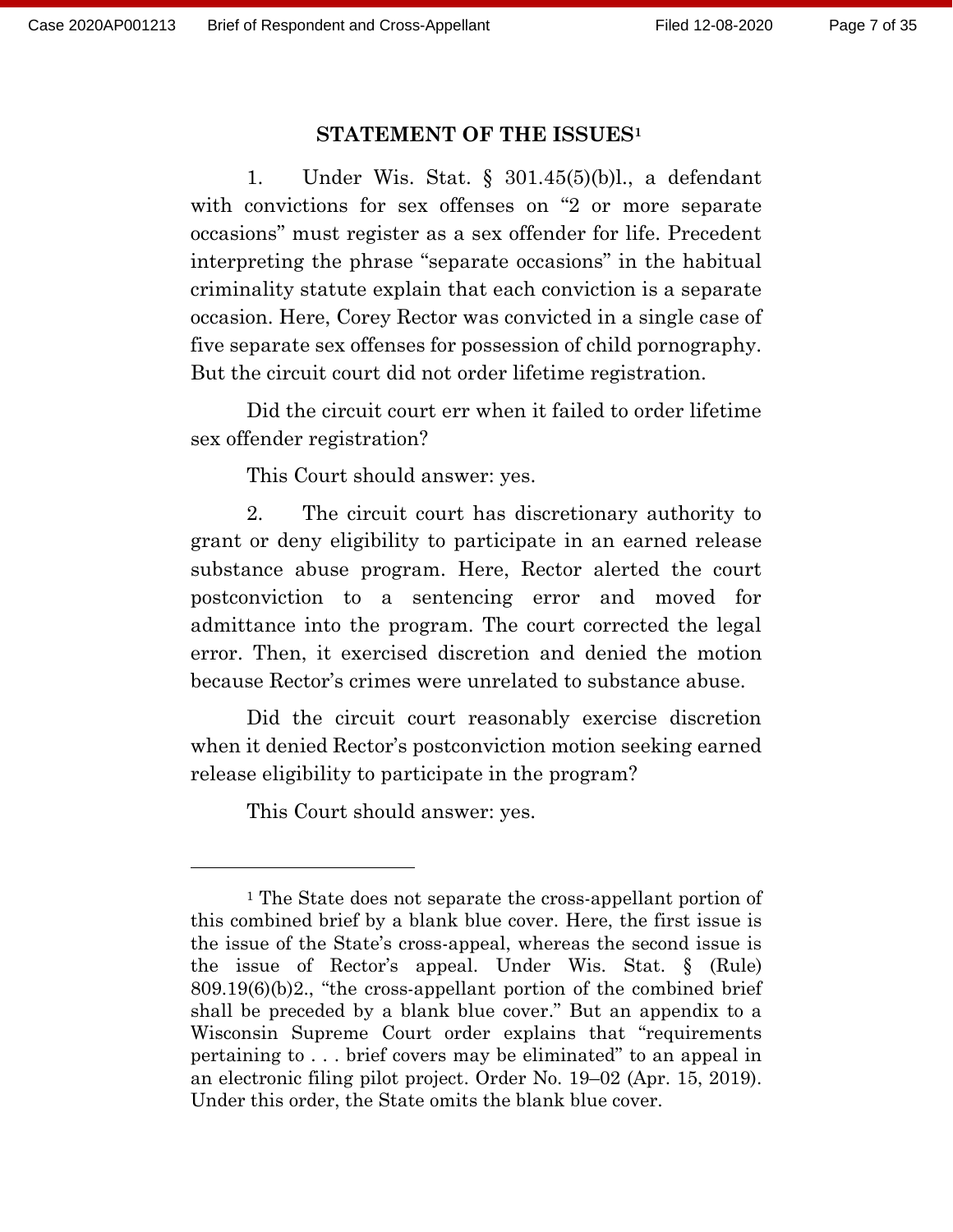#### **STATEMENT ON ORAL ARGUMENT AND PUBLICATION**

The State requests publication and does not request oral argument. Publication is appropriate under Wis. Stat.  $\S$  (Rule) 809.23(1)(a)1. and 5. to enunciate the meaning of the phrase "2 or more separate occasions" in Wis. Stat. § 301.45(5)(b)l., thereby deciding a case of substantial and continuing public interest as to the meaning of this phrase in the sex offender registration statute. Oral argument is unnecessary under Wis. Stat. § (Rule) 809.22(2)(b).

#### **STATEMENT OF THE CASE**

*Introduction.* Rector pleaded guilty to five counts of possession of child pornography with five additional counts dismissed at the plea hearing. (R. 26; 66:12.) At the sentencing hearing, the circuit court ordered sex offender registration for 15 years and ordered Rector ineligible to participate in an earned release substance abuse program. (R. 69:18–19.) The court revisited the duration of the sex offender registration postconviction and denied a request for lifetime registration. (R. 31; 51; 73.) It also revisited and denied a request for eligibility to participate in the earned release substance abuse program. (R. 39; 46; 70.) Rector filed a notice of appeal following the court's order denying earned release eligibility. (R. 47.) The State filed a notice of cross-appeal following the court's order denying lifetime sex offender registration. (R. 52.)

*Criminal complaint and information*. The State charged Rector with ten counts of possession of child pornography, contrary to Wis. Stat. § 948.12(1m). (R. 1.) The charges originated from an investigation and execution of a search warrant at Rector's residence. (R. 1:5.) The National Center for Missing and Exploited Children had reported a cyber tip to law enforcement that Rector used an account and address linked to video files of suspected child pornography.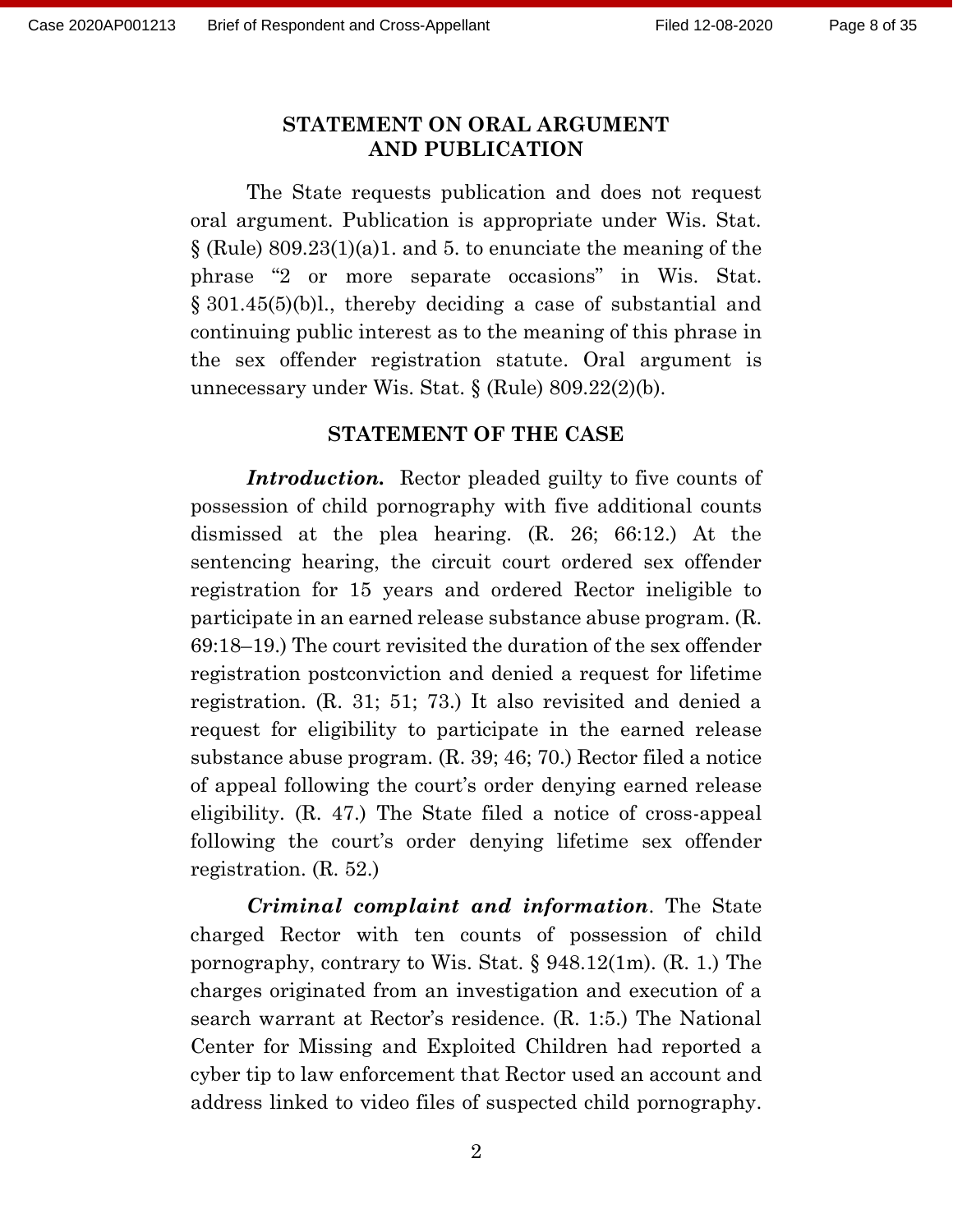(R. 1:5.) A special agent reviewed files recovered from numerous electronic devices located in Rector's residence. (R. 1:5.) Each of the ten counts related to different video files possessed by Rector that law enforcement recovered at his residence on August 2, 2018. (R. 1.)

The ten videos contained graphic and disturbing recordings of child pornography, including: (1) an adult male having anal intercourse with a prepubescent female; (2) an adult male having sexual intercourse with a prepubescent female; (3) an adult male appearing to perform oral sex on a female toddler; (4) an adult male performing oral sex on a prepubescent female's anus and the child performing oral sex on the adult; (5) a bondage recording of a naked prepubescent female performing oral sex on an adult male with the child bound in rope and wearing a leather collar; (6) a prepubescent female performing oral sex on an adult male with the child spitting out ejaculation fluid; (7) a prepubescent female performing oral sex on an adult male with the adult ejaculating onto the child's mouth and chin; (8) a nude prepubescent female rubbing her vagina with a toothbrush before inserting it in her anus; (9) a prepubescent female child masturbating her vaginal and anus area; and (10) a pubescent female exposing her breasts, vagina, and anus to the camera. (R. 1:6–7.)

The State filed an information (R. 7), after Rector waived his preliminary hearing (R. 6; 63). The information charged the same ten counts of possession of child pornography contained in the criminal complaint. (R. 7.)

*Plea and sentencing*. Rector entered a guilty plea to five of the ten counts of possession of child pornography. (R. 21; 66:11–12.) The court dismissed the remaining five counts. (R. 26; 66:12.) The court accepted Rector's pleas and found him guilty of five counts for possession of child pornography. (R. 66:12.) The court ordered a presentence investigation (PSI) and adjourned the case for sentencing. (R. 66:12–13.)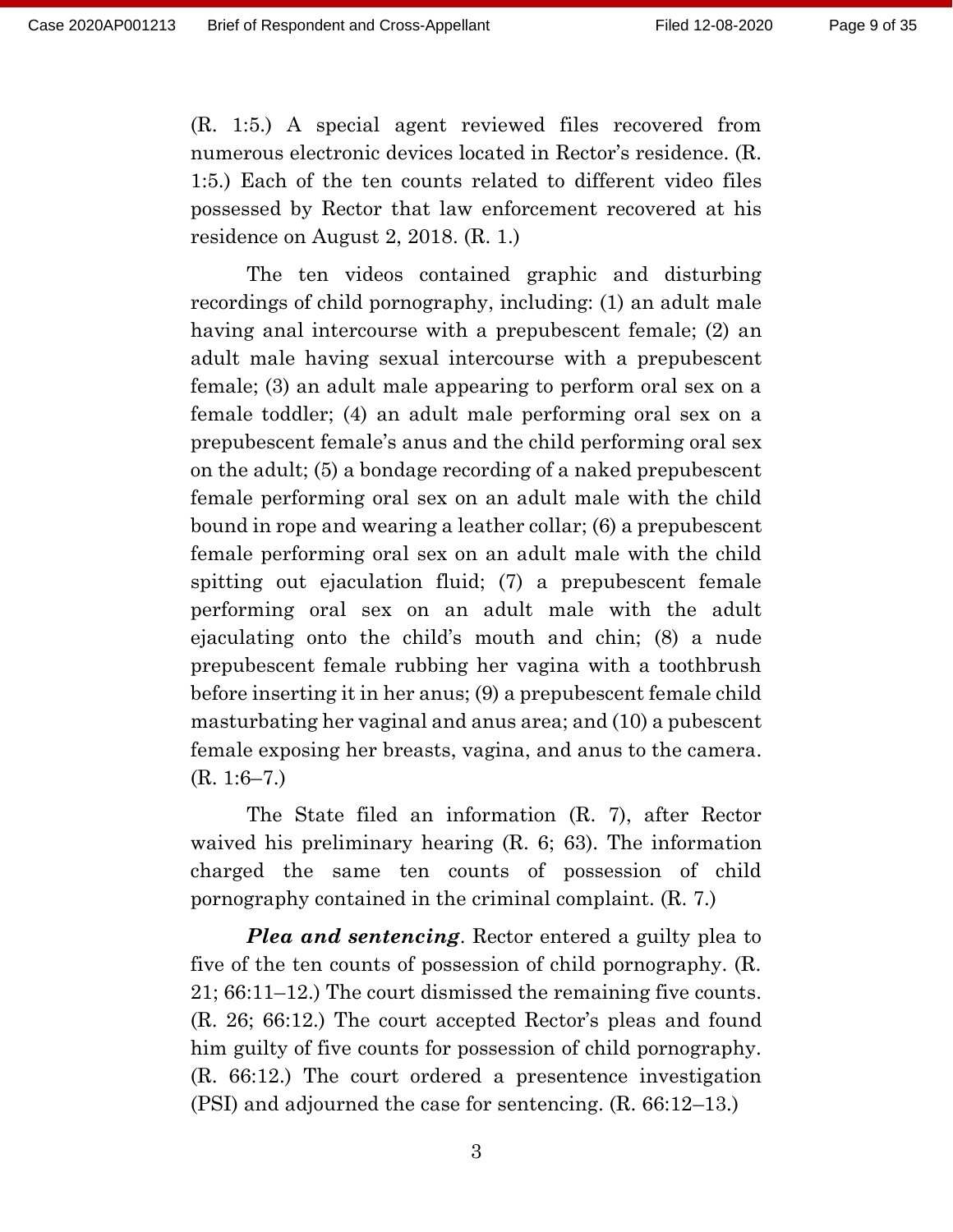At the sentencing hearing, the State described the investigation that had led to charging Rector with possession of child pornography. (R. 69:3.) Law enforcement discovered that Rector accessed the child pornography through a Dropbox account. (R. 69:3.) On August 13, 2017, Rector added two standalone video files to this account with each having an "explicit title." (R. 69:3.) The next day, on August 14, Rector added a folder named "kids" and, shortly thereafter, added a second folder named "vids(3)." (R. 69:3.) Several days later, on August 20, Rector added a third folder named "videos cp." (R. 69:3.) The folders collectively contained "close to 1,500 total files." (R. 69:3.) The investigation also revealed that Rector had child pornography on a cellphone and accessed internet sites associated with pornography and incest. (R. 69:5.) The State had agreed to resolve the case and not issue more charges for the additional video images recovered during the investigation. (R. 66:3.)

The State argued at the sentencing hearing that each of the five counts "should be treated as an independent violation." (R. 69:7.) The State characterized the resolution and sentence as "light given the upwards of a thousand images that were taken here and seized." (R. 69:8.)

Rector and his attorney argued for concurrent sentences on the five counts. (R. 69:9, 11, 13.) Rector acknowledged that viewing the pornography revictimized and exploited the children. (R. 69:12.) His attorney acknowledged "these items are evil," but "there has been no indication that he has ever followed up on any of this particular fantasy life of his." (R. 69:9–10.)

The court imposed concurrent sentences of eight years initial confinement followed by ten years extended supervision on each of the five counts. (R. 22:1.) During the sentencing hearing, the court described Rector's conduct as a "crime of a sexual nature." (R. 69:15.)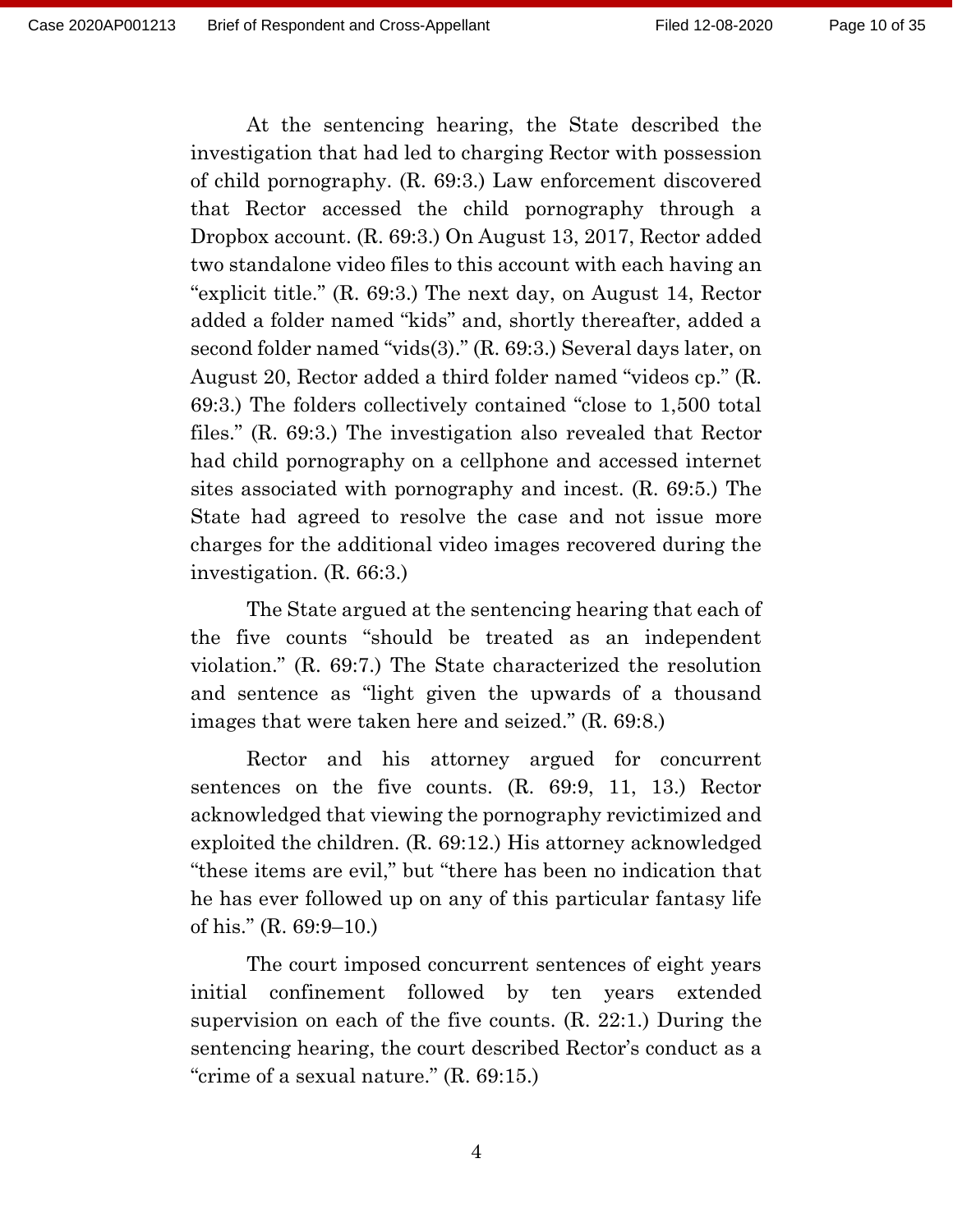At the sentencing hearing, the circuit court ordered sex offender registration for 15 years. (R. 69:18.) The court expressed a lack of knowledge about sex offender registration requirements at the hearing: "Is this a case that has sex offender registry? I can't recall." (R. 69:18.) The court added: "Let me find out. Yeah, according to the PSI it is a 15 year registry offense." (R. 69:18.)

The court turned to Rector's eligibility to participate in the earned release program, concluding that Rector was "[n]ot eligible for Substance Abuse because it's not[ ] a substance abuse crime."<sup>2</sup> (R. 69:19.) The court continued: "They're indicating on the PSI that he's not statutorily eligible and I can't find it's a substance-based offense." (R. 69:19.) The court entered a judgment of conviction accordingly. (R. 22.)

*Postconviction*. The Department of Corrections (DOC) wrote to the circuit court, asking the court to revisit the duration of the sex offender reporting. (R. 31.) The Department stated it was "under a statutory direction to require Mr. Rector to register as a sex offender for the duration required by law." (R. 31:1.) It explained "because Mr. Rector has more than two sex offense convictions, it is the Department's opinion that he is required to register as a sex offender for life pursuant to Wis. Stat.  $\S$  301.45(5)(b)l." (R. 31:1.) The Department respectfully asked the court to amend the judgment of conviction. (R. 31:1.)

The State agreed with the Department's interpretation and asked the circuit court to modify the judgment of conviction. (R. 73:3.) The State explained that Rector's multiple convictions necessitated lifetime sex offender registration. (R. 73:3.)

<sup>2</sup> The circuit court noted a scribers error in the transcript where "notice" should have been "not." (R. 70:3.) The State identifies this correction through the use of "not[ ]" in its quotation.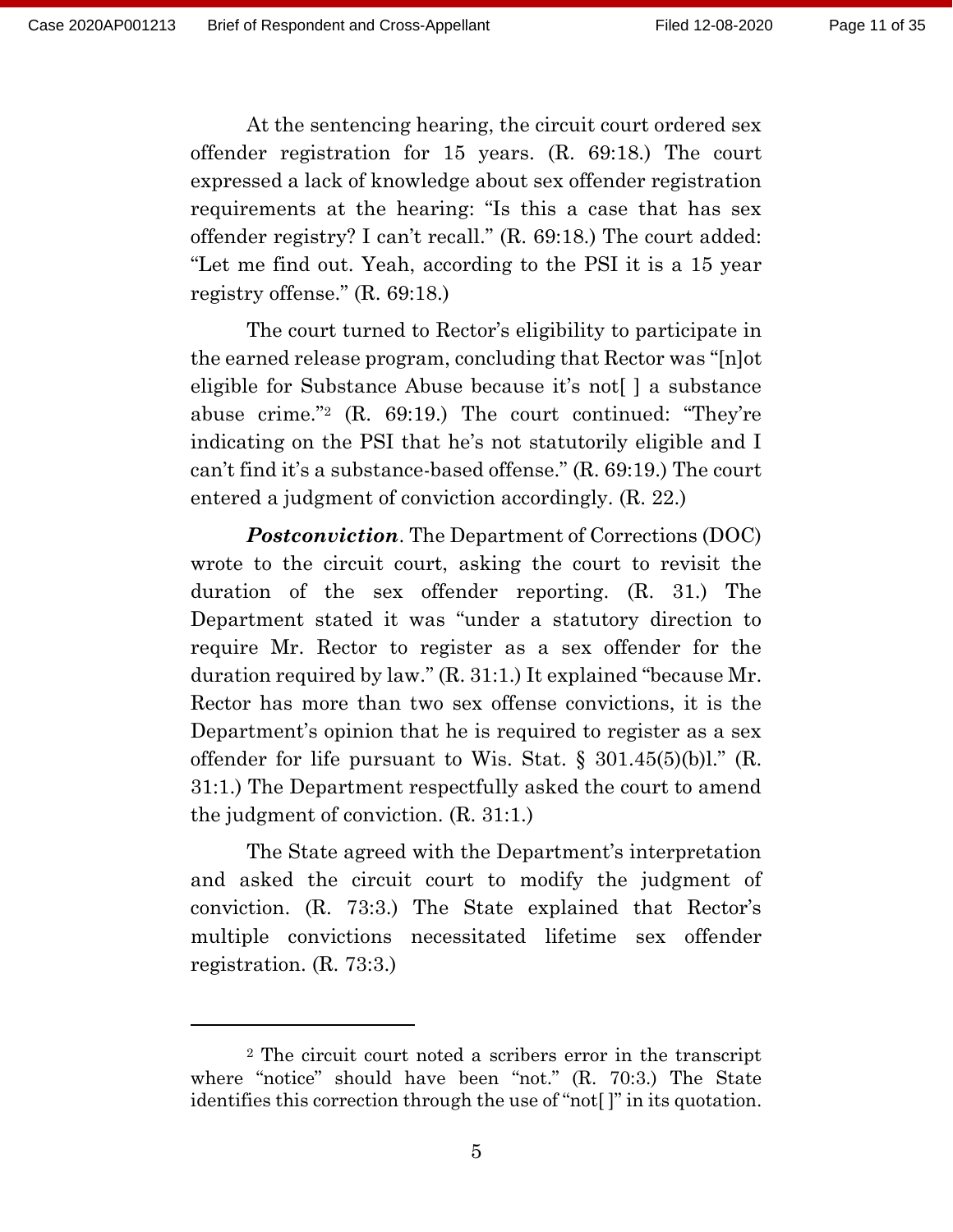Rector objected to the Department's request (R. 36), but asked the court to amend the judgment of conviction on an alternate ground (R. 39; 70:2–3). He sought "an order modifying his judgment of conviction to reflect eligibility for the Substance Abuse Program." (R. 39:1.) Rector stated he was statutorily eligible for earned release to participate in the program because "the Department of Corrections has identified Mr. Rector as having a need for alcohol treatment." (R. 39:1.)

The State took no position on Rector's postconviction motion. (R. 70:3.) The State explained that eligibility to participate in the earned release substance abuse program was not part of the plea negotiations. (R. 70:3.) The State left the eligibility determination to the court. (R. 70:3.)

The circuit court denied the requests to amend the judgment of conviction. As to earned release eligibility, the court stated substance abuse was not a criminogenic factor that caused or contributed to Rector's crimes. (R. 70:5.) The court explained it only authorizes eligibility to participate in the earned release substance abuse program "when it directly goes to the criminogenic factor that caused the crime." (R. 70:4–5.) As to sex offender reporting, the court acknowledged Rector's convictions on multiple counts of child pornography possession, but found Wis. Stat. § 301.45(5)(b)l. "does not apply and that the 15 years is the appropriate one." (R. 73:10.) The court added that "the Court of Appeals or Supreme Court is going to look at this with fresh eyes anyway" and "let the Court of Appeals figure everything else out." (R. 73:10.) The court then entered orders declining amendment of the judgment. (R. 46; 51.)

Rector filed a notice of appeal following the circuit court's denial of eligibility to participate in the earned release substance abuse program and the State filed a notice of crossappeal following the court's denial of lifetime sex offender registration. (R. 47; 52.)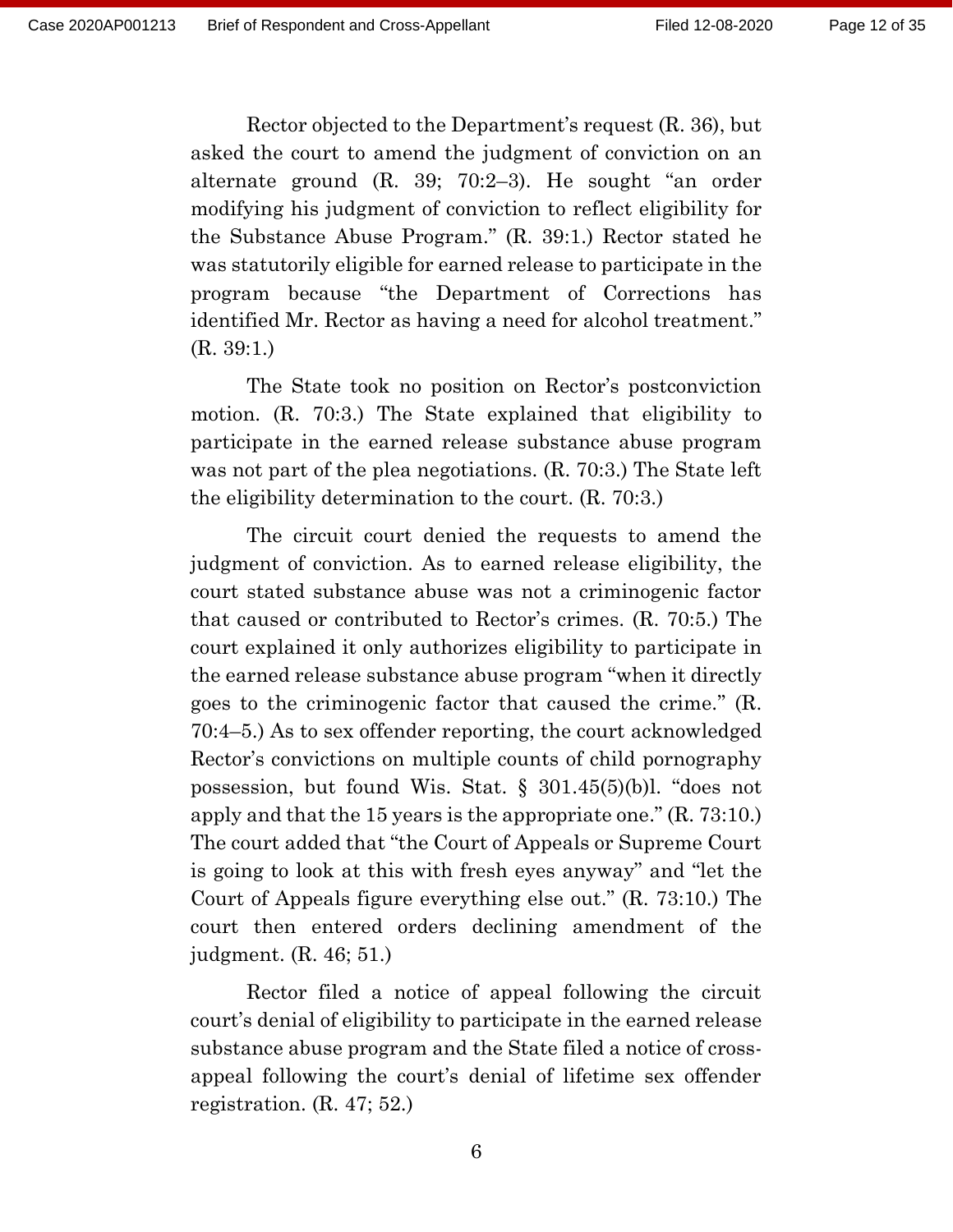#### **STANDARD OF REVIEW**

*Lifetime sex offender registration*. This Court reviews de novo whether the sex offender registration statute requires lifetime registration following multiple convictions for possession of child pornography. The present dispute arises from the Legislature's use of the phrase "2 or more separate occasions" in Wis. Stat. § 301.45(5)(b)l. The interpretation of a statute is a question of law reviewed de novo. *State v. Wittrock*, 119 Wis. 2d 664, 669, 350 N.W.2d 647 (1984).

*Eligibility to participate in earned release*. This Court reviews a circuit court's decision about a defendant's eligibility to participate in the earned release substance abuse program under the erroneous exercise of discretion standard of review. *State v. Owens*, 2006 WI App 75, ¶¶ 5–7, 291 Wis. 2d 229, 713 N.W.2d 187. Such a "discretionary decision will be affirmed if it is made based upon the facts of record and in reliance on the appropriate law." *Id*. ¶ 7.

#### **ARGUMENT**

- **I. This Court should reverse the circuit court's postconviction order that denied lifetime sex offender reporting and remand with instruction to amend the judgment to lifetime reporting.**
	- **A. This Court should apply statutory interpretation principles in alignment with precedent to interpret the statutory phrase "2 or more separate occasions."**

The issue before this Court requires it to interpret the phrase "2 or more separate occasions" in Wis. Stat. § 301.45(5)(b)1. Interpreting this statutory phrase requires understanding "the context in which it is used; not in isolation but as part of a whole; in relation to the language of surrounding or closely-related statutes." *State ex rel. Kalal v.*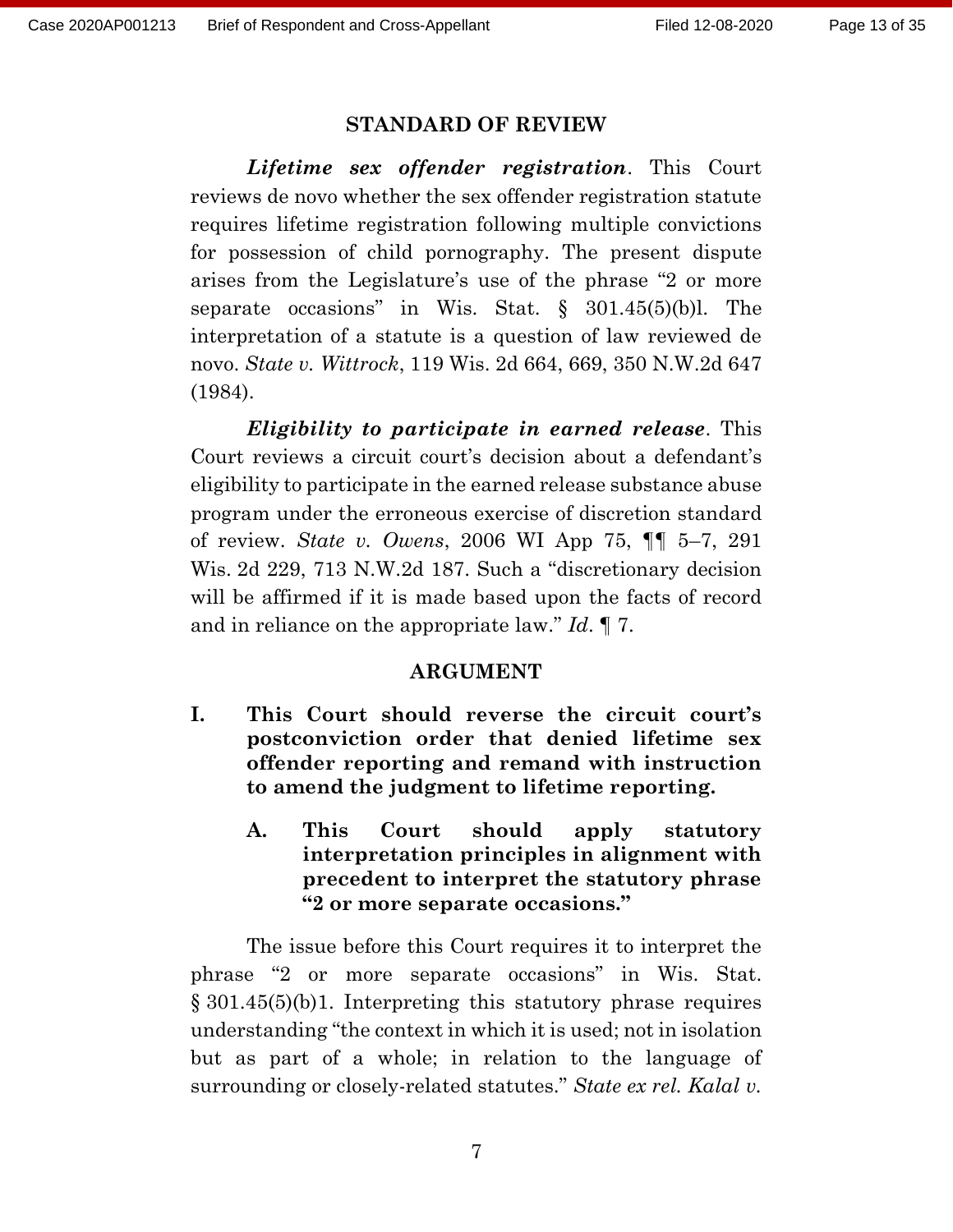*Circuit Court for Dane Cty.*, 2004 WI 58, ¶ 46, 271 Wis. 2d 633, 681 N.W.2d 110. So the review begins by understanding the sex offender registration structure in Wis. Stat. § 301.45.

A person convicted of a sex offense must comply with reporting requirements.<sup>3</sup> Wis. Stat.  $\S 301.45(1g)(a)$ . The sex offender registration statute defines "sex offense" to mean "a violation, or the solicitation, conspiracy, or attempt to commit a violation, of s. . . . 948.12." Wis. Stat. § 301.45(1d)(b). Possession of child pornography is a crime under Wis. Stat. § 948.12. So child pornography possession is unequivocally a sex offense under the registration statute.

One of the statutory registration requirements relates to duration; that is, how long a person must register as a sex offender. Wis. Stat. § 301.45(5). The statute prescribes that a defendant convicted of a sex offense reports for either 15 years or a lifetime. Wis. Stat. § 301.45(5)(a)–(b). A defendant convicted on one occasion reports for 15 years. Wis. Stat. § 301.45(5)(a)1. And a defendant convicted on "2 or more separate occasions" reports for a lifetime under Wis. Stat.  $§$  301.45(5)(b)1.

Here, the issue on appeal is whether multiple possession of child pornography convictions—even when arising from a single criminal complaint—constitute "2 or more separate occasions" that require lifetime registration under Wis. Stat. § 301.45(5)(b)1. So this Court must interpret this statutory phrase to resolve this matter.

The Legislature has used the phrase "separate occasions" several times in the statutes, notably in statutes relating to sex offenders and habitual offenders. *See e.g.* Wis.

<sup>3</sup> There are two exceptions to complying with reporting requirements, but neither is applicable to this appeal. *See* Wis. Stat. § 301.45(1m) (underage sexual activity exception); *id*. § 301.45(1p) (exception for privacy-related offenses)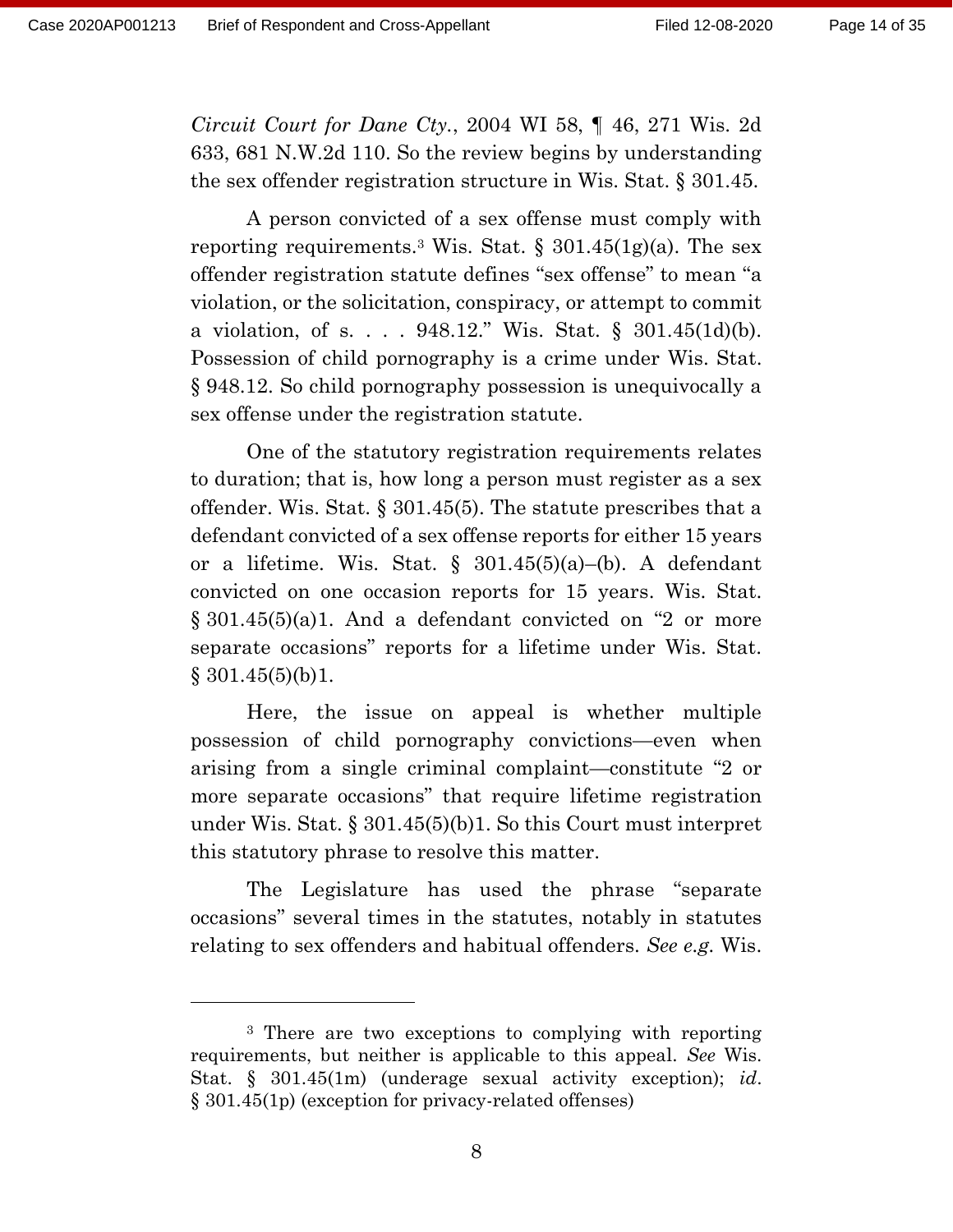Stat. §§ 301.45 (sex offender registration), 301.46 (sex offender information), 939.62 (habitual criminality). The Wisconsin Supreme Court has twice interpreted the phrase's meaning in the habitual criminality statute. *State v. Hopkins*, 168 Wis. 2d 802, 484 N.W.2d 549 (1992); *Wittrock*, 119 Wis. 2d 664. The Wisconsin Attorney General has also interpreted the use of the phrase in a sex offender statute. Opinion of the Attorney General, OAG–02–17 (Sept. 1, 2017), *available at* https://docs.legis.wisconsin.gov/misc/oag/recent/oag\_2\_17.pdf (interpreting the phrase in Wis. Stat. § 301.46).

The precedent provides a framework for this Court's review of the meaning of "separate occasions" in Wis. Stat. § 301.45(5)(b)1. In *Wittrock*, the court already determined the plain meaning of the phrase "separate occasions" is ambiguous. *Wittrock*, 119 Wis. 2d at 670–71. In *Hopkins*, the court determined that "separate occasions" must be interpreted in an "equitable way" that avoids "confusion and discrimination among defendants." *Hopkins*, 168 Wis. 2d at 810; *see also Matter of Ralph Holmquist Tr.*, 120 Wis. 2d 588, 590, 357 N.W.2d 7 (Ct. App. 1984) (court must construe ambiguous phrase to avoid absurd result).

This Court should interpret the phrase "reasonably, to avoid absurd or unreasonable results." *State ex rel. Kalal*, 271 Wis. 2d 633, ¶ 46. This Court may "look to the legislative intent, which is to be found in the language of the statute in relation to its scope, history, context, subject matter, and object intended to be accomplished.". *Wittrock*, 119 Wis. 2d at 671 (quoting *Wisconsin's Envtl. Decade, Inc v. Pub. Serv. Comm'n*, 81 Wis. 2d 344, 350, 260 N.W.2d 712 (1978)).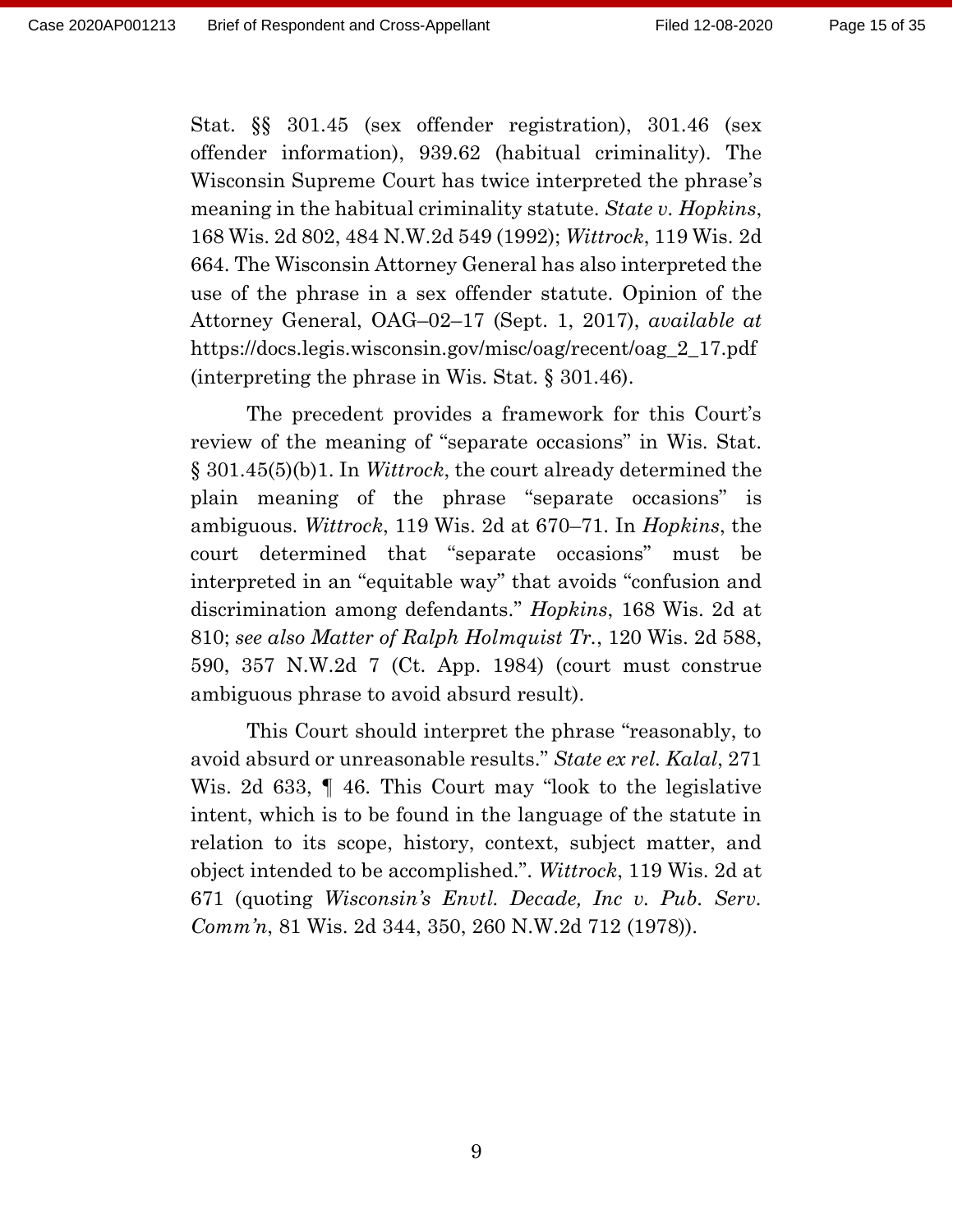**B. This Court should interpret "2 or more separate occasions" to mean two or more convictions for a qualifying sex offense with each conviction a separate occasion.**

This Court should interpret the phrase "2 or more separate occasions" as referring to the number of convictions. This Court should conclude that each conviction is a separate occasion, "regardless whether they were part of the same proceeding, occurred on the same date, or were included in the same criminal complaint." OAG–02–17, ¶ 18 (interpreting the phrase in Wis. Stat.  $\S 301.46(2m)(am)$  Such an interpretation fulfills the legislative objective underlying the sex offender reporting statute. And this interpretation has fidelity to principles of statutory construction and precedent.

Wisconsin created Wis. Stat. § 301.45(5)(b) through the enactment of 1995 Wisconsin Act 440 ("Act 440"). Enacted on June 24, 1996, the paragraph created a lifetime sex offender reporting requirement for people convicted of qualifying crimes on "2 or more separate occasions." 1995 Wis. Act 440, § 72, *available at* https://docs.legis.wisconsin.gov /1995/related/acts/440.pdf. Wisconsin had created the 15-year reporting requirement a few years earlier. 1993 Wis. Act 98, § 116, *available at* https://docs.legis.wisconsin.gov /1993/related/acts/98 (creating Wis. Stat. § 175.45), *see* 1995 Wis. Act 440, § 43 (Wis. Stat. § 175.45(5) renumbered Wis. Stat. § 301.45(5)(a)). Act 440 restructured and amended the sex offender reporting statute so that the 15-year period applied to offenders convicted on one occasion and lifetime reporting applied to offenders convicted on two or more occasions.

Act 440 created a related statute that also used the phrase "2 or more separate occasions." 1995 Wis. Act 440, § 75 (creating Wis. Stat. § 301.46). The related statute requires law enforcement agencies to be notified about the change in confinement status of certain sex offenders convicted on "2 or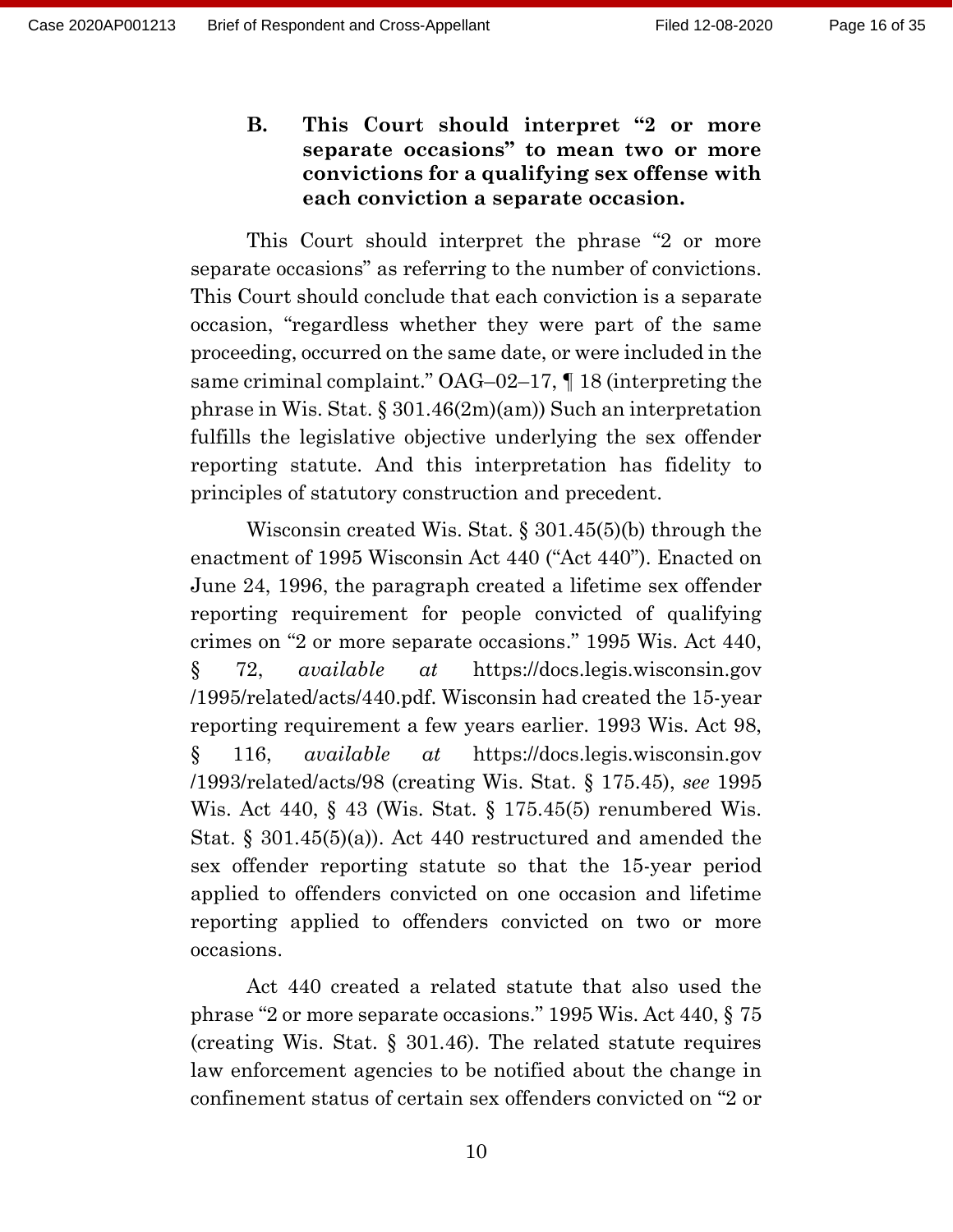more separate occasions." Wis. Stat. § 301.46(2m)(am). DOC and the Department of Health Services must send a "bulletin to local law enforcement officials if the agency is going to place or release into a community a person who is subject to the sex offender registration requirements and who has committed crimes covered by the bill on 2 or more occasions." 1995 Sen. Bill 182, *available at* https://docs.legis.wisconsin.gov/ 1995/related/proposals/sb182.pdf (enacted as 1995 Wis. Act 440).

"[T]he legislative intent behind the creation of Wis. Stat. §§ 301.45 and 301.46 can be gleaned from a proposal found in the Legislative Reference Bureau's drafting file for 1995 Wis. Act 440." *State ex rel. Kaminski v. Schwarz*, 2001 WI 94, ¶ 53, 245 Wis. 2d 310, 630 N.W.2d 164. The *Kaminski* court explained the drafting file includes a report prepared by a DOC workgroup entitled "Sex Offender Community Notification Proposed Program Components, Executive Summary and Final Report (1994)." *Id*. The DOC report "made recommendations and laid out a framework for the new sex offender registration and notification law." *Id*.

The DOC report is highly indicative of legislative intent because of its direct nexus to the creation of Act 440. A workgroup created the DOC report "in response to recent inquiries by Senator Darling and Representative Schneiders who had announced that they were planning to introduce legislation related to sex offender community notification during this next legislative session." Wis. Dep't of Corr., *Sex Offender Community Notification: Proposed Program Components* 1 (Dec. 15, 1994) (available in drafting file for 1995 Wis. Act 440, Wis. Legis. Reference Bureau, Madison, Wis.). The DOC report is addressed to Sen. Darling and Rep. Schneiders on its cover page. *Id*. The drafting file contains a handwritten note on Sen. Darling letterhead that states the DOC report contains "the recommendations for a notification law" they "would like to include into the draft" legislation.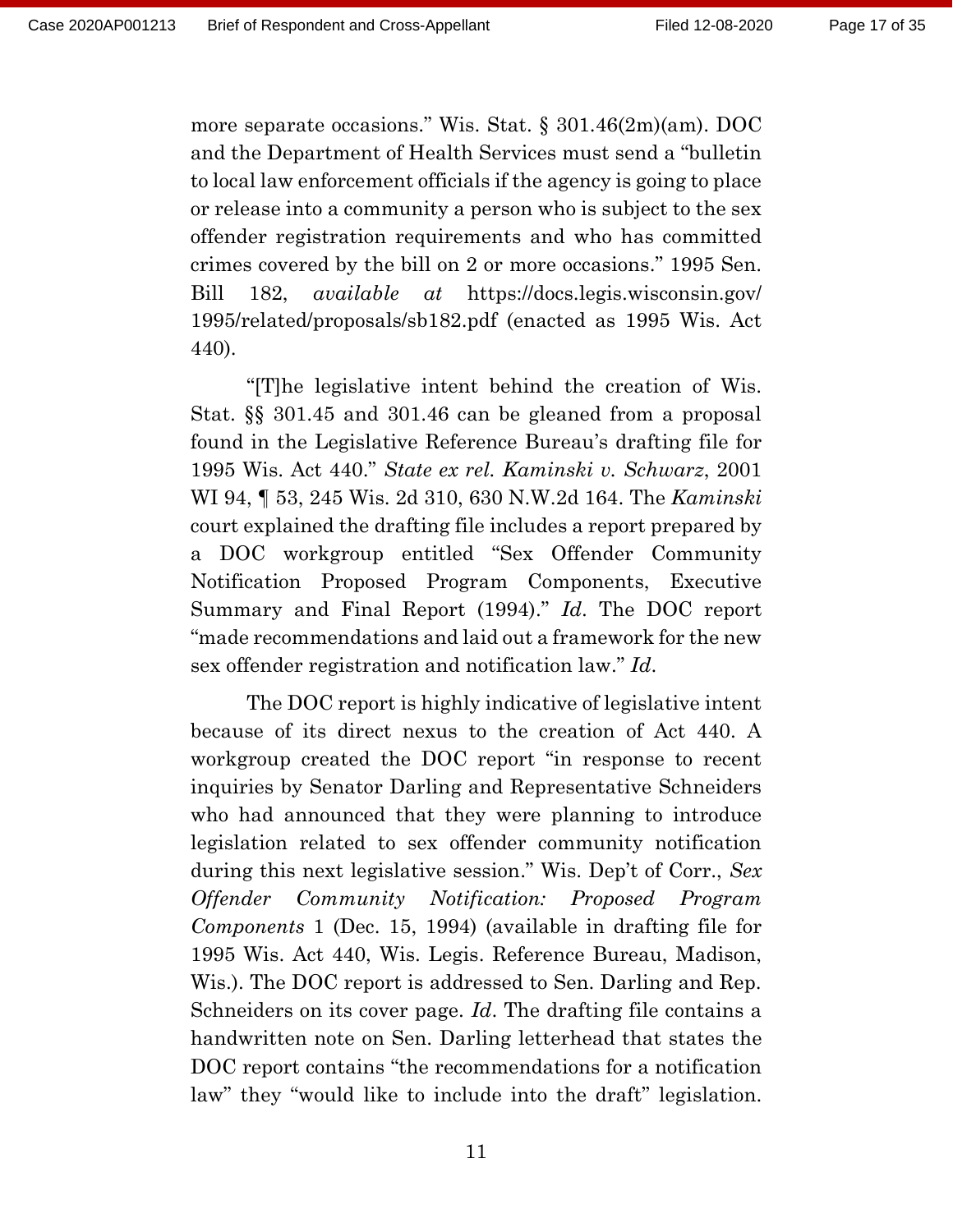Handwritten Note (available in drafting file for 1995 Wis. Act 440, Wis. Legis. Reference Bureau, Madison, Wis.) Shortly thereafter, Sen. Darling introduced and Rep. Schneiders cosponsored the legislation later enacted as Act 440. 1995 Sen. Bill 182.

The Wisconsin Supreme Court has relied on the DOC report on multiple occasions to determine the legislative intent behind Act 440. *Kaminski*, 245 Wis. 2d 310, ¶ 53 (citing *State v. Bollig*, 2000 WI 6, ¶ 22, 232 Wis. 2d 561, 605 N.W.2d 199). This Court should do the same here.

The DOC report recommended "lifetime registration requirements for any person convicted, or found not guilty of mental disease or defect, of two (2) or more sexual offenses – repeat sex offenders." Wis. Dep't of Corr., *Sex Offender Community Notification: Proposed Program Components* 6. The report explained that "[s]ex offenders pose a high risk of engaging in sex offenses even after being released from incarceration or commitment and that protection of the public from sex offenders is a paramount governmental interest." *Id*. at i. It recommended extending "registration requirements for repeat sex offenders (2 or more separate convictions) for life." *Id*. at ii.

The legislative drafting file shows an intent to establish different rules for habitual sex offenders as compared to an offender convicted of a single sex crime. The Legislature had previously used the phrase "separate occasion" when it established an increased penalty for habitual offenders in Wis. Stat. § 939.62(2). As explained previously in section I.A., the *Hopkins* and *Wittrock* courts already have defined the phrase in the habitual criminality statute. The legislation's drafter then used the phrase "separate occasions" in the sex offender statute to effectuate the Legislature's intent for lifetime reporting for people convicted of two or more sex offenses.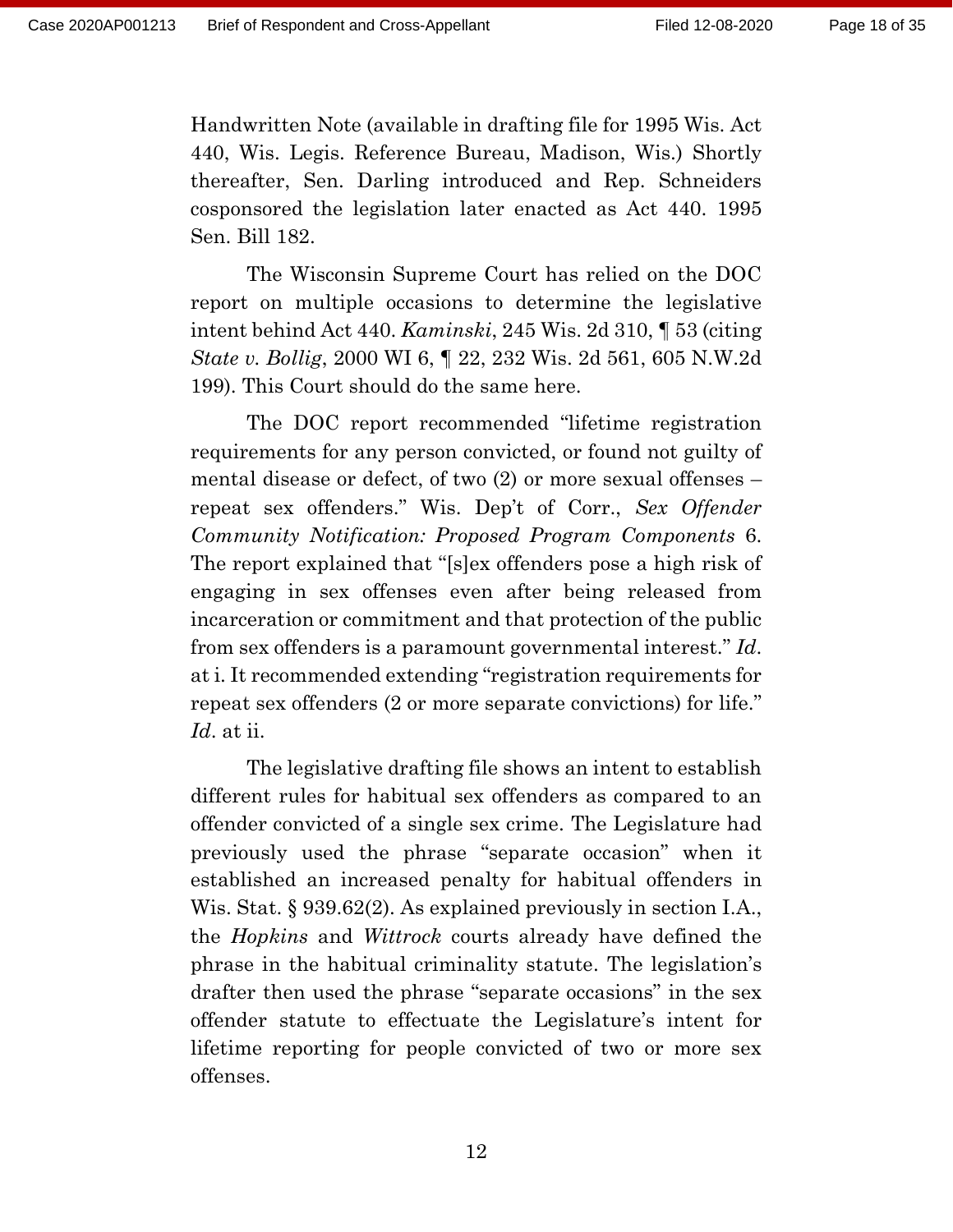In *Hopkins*, the court concluded that "separate occasions" means separate convictions, regardless of when the crimes were committed. *Hopkins*, 168 Wis. 2d at 810. The defendant in *Hopkins* had argued that two or more convictions arising out of a single course of conduct were not "separate occasions." *Id*. at 805. The Wisconsin Supreme Court disagreed with that interpretation. The court concluded that each conviction constitutes a "separate occasion." *Id*. The court explained: "The 'occasion' referred to in the statute is the occasion of conviction for each of the . . . crimes" such that "all that is required by the statute is that a defendant be convicted" of multiple crimes regardless of whether crimes arose out of a single course of conduct. *Id*.

In *Wittrock*, the Wisconsin Supreme Court already had explained that "separate occasions" did not mean different cases. *Wittrock*, 119 Wis. 2d at 666. The defendant in *Wittrock* had argued that convictions arising out of a single court appearance were not "separate occasions." *Id*. at 667. The Wisconsin Supreme Court disagreed, noting that the statute focuses on the "quantity of crimes" rather than the "time of conviction." *Id*. at 674.

This Court should follow the *Hopkins* and *Wittrock* courts' definition of "separate occasions" for five reasons: (1) that interpretation serves the legislative intent; (2) the Legislature had the benefit of the *Hopkins* and *Wittrock* opinions when it decided to use the phrase in Act 440; (3) a phrase used multiple times in closely related statutes serving a similar objective should have the same meaning; (4) the *Hopkins* and *Wittrock* interpretation avoids absurd and unreasonable results; and (5) an attorney general opinion has already persuasively interpreted "separate occasions" in another sex offender statute in alignment with the *Hopkins*  and *Wittrock* courts' interpretation.

First, interpreting "separate occasions" in alignment with *Hopkins* and *Wittrock* serves the legislative intent of Act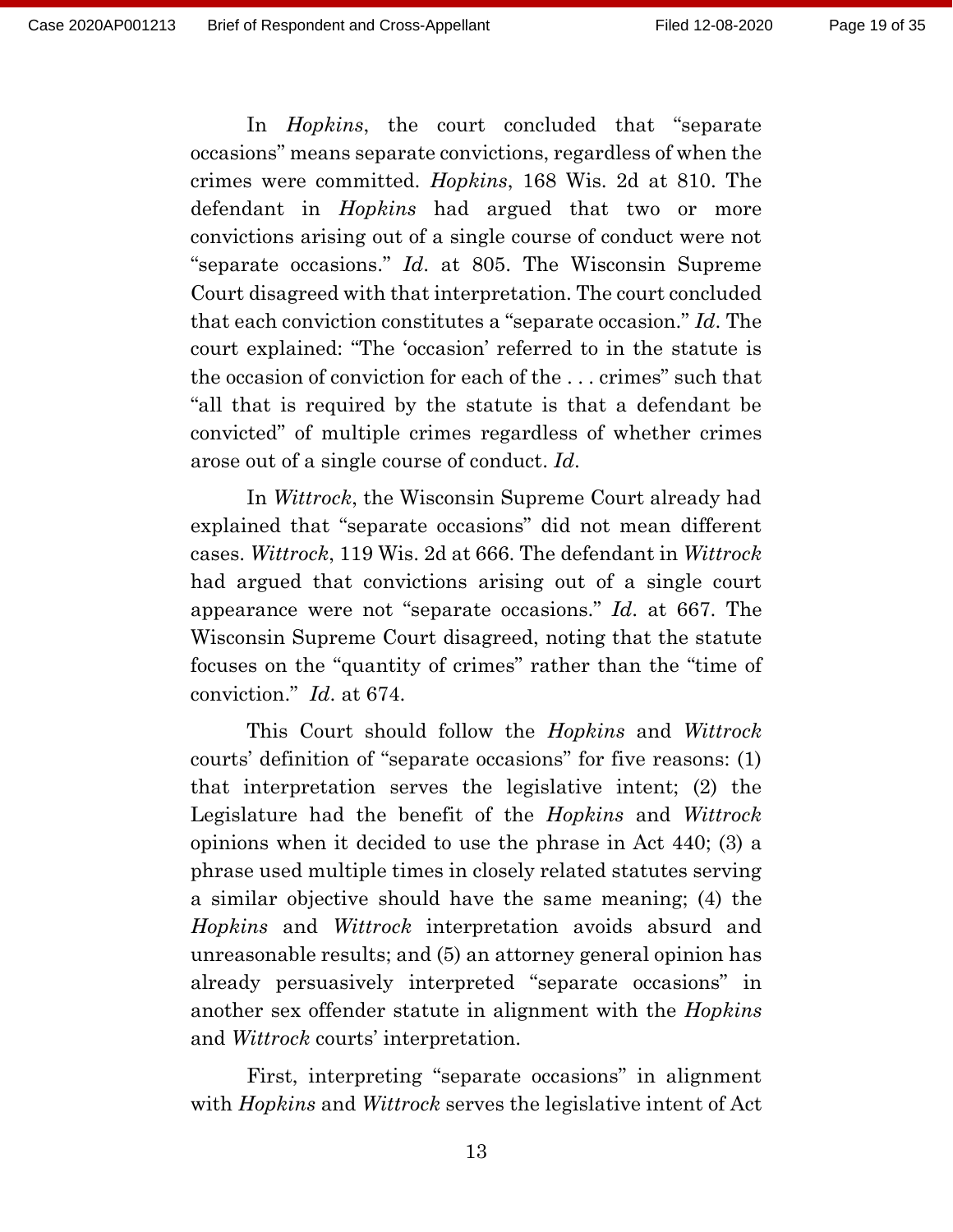440. The DOC report in the drafting file establishes that "occasion" refers to the occasion of conviction. *See* Wis. Dep't of Corr., *Sex Offender Community Notification: Proposed Program Components* 6 ("lifetime registration requirements for any person convicted . . . of two (2) or more sexual offenses"). *Hopkins* reached the same conclusion. 168 Wis. 2d at 805. *Hopkins* also explained that counting each conviction as a separate occasion creates a clear and equitable delineation between repeat and nonrepeat offenders, *id*. at 810, which was the intent behind Act 440. This Court should serve the legislative objective and similarly interpret the phrase in this clear and equitable manner.

Second, this Court generally "presume[s] that the legislature acts with full knowledge of existing statutes and how the courts have interpreted these statutes." *State v. Victory Fireworks, Inc.*, 230 Wis. 2d 721, 727, 602 N.W.2d 128 (Ct. App. 1999). The *Hopkins* and *Wittrock* courts had already interpreted the phrase "separate occasions" before the legislature added that phrase to the sex offender reporting statute in 1996. Thus, this Court should follow the statutory construction principle it stated in *Victory Fireworks, Inc*., and assume the Legislature intended the phrase to be interpreted the same way it was in *Hopkins* and *Wittrock*.

Third, the Wisconsin Supreme Court explained that it "generally hold[s] that when the legislature uses the same word multiple times in a statute the word has the same meaning each time." *State v. Matasek*, 2014 WI 27, ¶ 36, 353 Wis. 2d 601, 846 N.W.2d 811. While it is true the habitual criminality statute using the phrase "separate occasions" is in a different chapter than the sex offender reporting statute, both statutes pursue the same objective to identify repeat offenders. So this Court should follow the principle of statutory construction identified in *Matasek* and interpret the phrase the same way in the sex offender and habitual criminality statutes.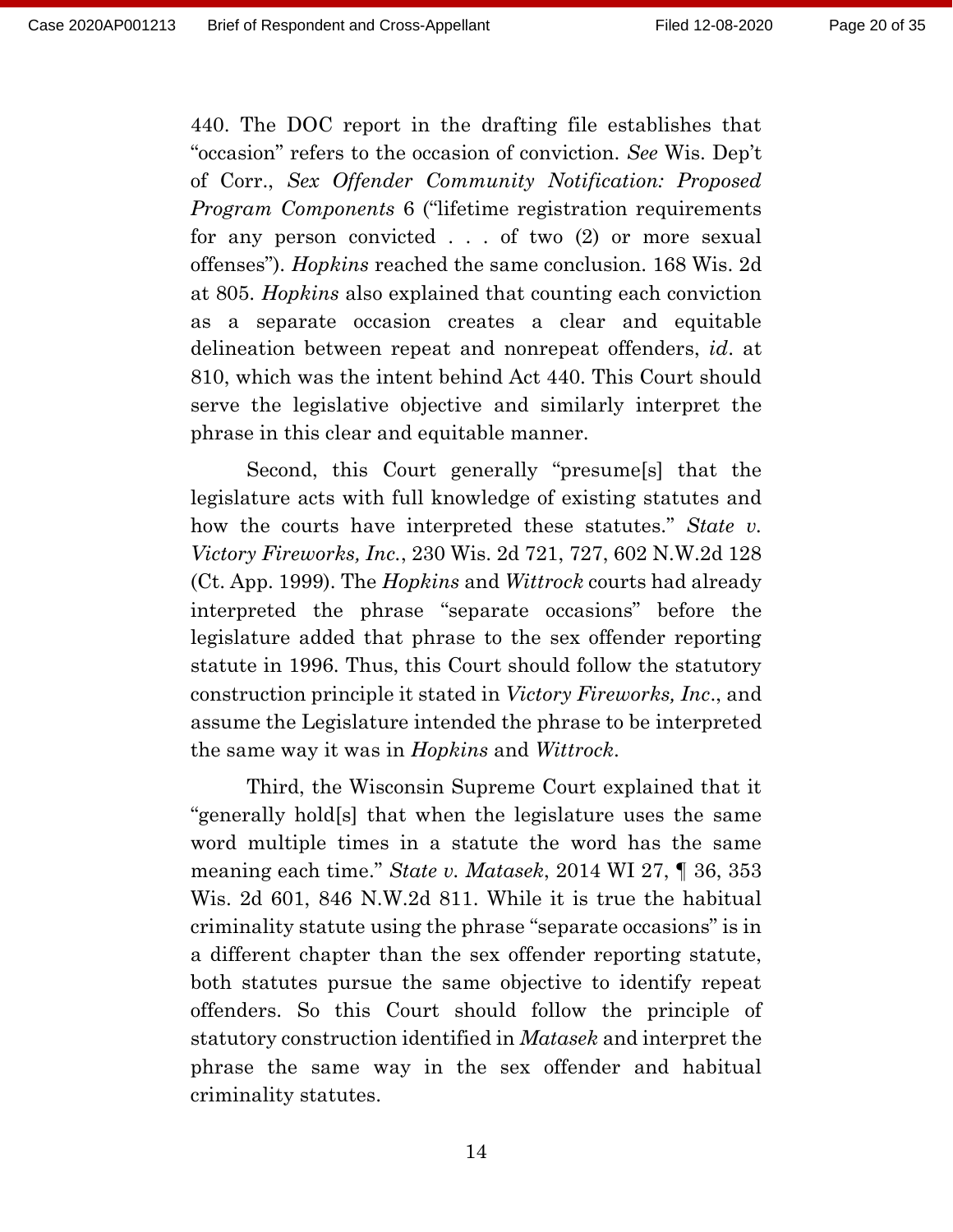Fourth, deviating from statutory construction and precedential principles results in absurd and unreasonable results. Rector's conduct in this case exemplifies the absurdity to break from the rationale of the *Hopkins* and *Wittrock* courts. Here, Rector downloaded two video files on August 13, two folders on August 14, and a third folder on August 20. (R. 69:3.) The folders collectively contained nearly 1,500 video files. (R. 69:3.) Now suppose a defendant such as Rector had downloaded two video files on different days. And let's assume he downloaded the files in different counties resulting in each county charging and convicting him of one count for possessing child pornography at separate court hearings. Even the defendants in *Hopkins* and *Wittrock* would concede each conviction was a separate occasion, thereby triggering lifetime sex offender registration. But now assume a defendant such as Rector had downloaded one folder containing hundreds of video files of child pornography. And let's assume the State charged ten counts and the defendant pleaded guilty to five counts, as occurred here. Rector argues that does not constitute separate occasions. (R. 73:3–4.) In these examples, one defendant never possessed more than two files and the second defendant possessed hundreds of files. It is absurd that the defendant convicted for possessing the two files is subject to lifetime sex offender registration and another defendant convicted of five counts relating to possessing hundreds of video files is subject only to 15 years of registration. This Court should avoid such an absurd and unreasonable interpretation.

Fifth, "[a] well-reasoned attorney general's opinion interpreting a statute is, according to the court's rules of statutory interpretation, of persuasive value." *Schill v. Wisconsin Rapids Sch. Dist.*, 2010 WI 86, ¶ 126, 327 Wis. 2d 572, 786 N.W.2d 177. Here, such an opinion interpreted the phrase "2 or more separate occasions" in the companion sex offender statute relating to bulletins to law enforcement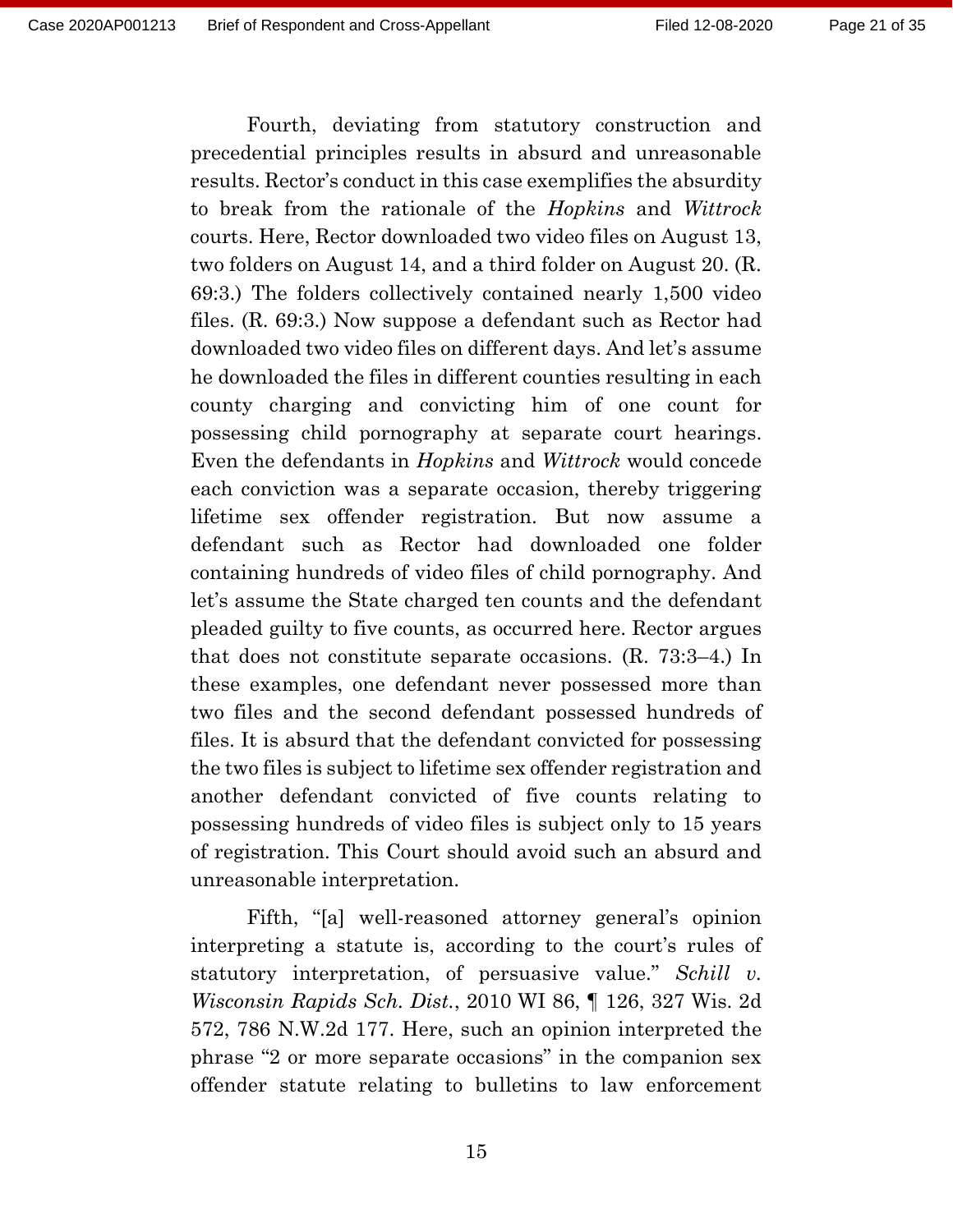agencies. OAG–02–17 (interpreting the phrase in Wis. Stat. § 301.46(2m)(am)). The attorney general opined that "the language referring to convictions 'on 2 or more separate occasions' refers to the number of convictions, including multiple convictions imposed at the same time and based on the same complaint." *Id.* ¶ 2. The attorney general concluded that each conviction is a separate occasion, "regardless whether they were part of the same proceeding, occurred on the same date, or were included in the same criminal complaint." *Id.* ¶ 18. The attorney general noted that this interpretation was "consistent with the supreme court's interpretation of the repeater statute in *Wittrock* and *Hopkins*." *Id.* ¶ 12.

This Court should conclude that each conviction is a "separate occasion." *See Hopkins*, 168 Wis. 2d at 805. So the phrase "2 or more separate occasions" in Wis. Stat. § 301.45(5)(b)1. means two or more convictions for a qualifying sex offense. The date of the offense does not define "occasion" as it used in the statute. *Id*. This Court should conclude that multiple convictions are "separate occasions" even where they arose out of a single course of conduct.

**C. This Court should conclude the circuit court erred when it imposed only 15 years of reporting and declined to amend the judgment to require lifetime reporting.**

The circuit court erred when it ordered Rector to comply with sex offender reporting for only 15 years and it perpetuated its mistake when it entered a postconviction order denying lifetime registration. This Court now is tasked with correcting the error in the judgment of conviction.

Here, the initial error at the sentencing hearing, though avoidable, was understandable. The court did not recall at the sentencing hearing whether possession of child pornography was a crime necessitating sex offender registration. (R. 69:18.)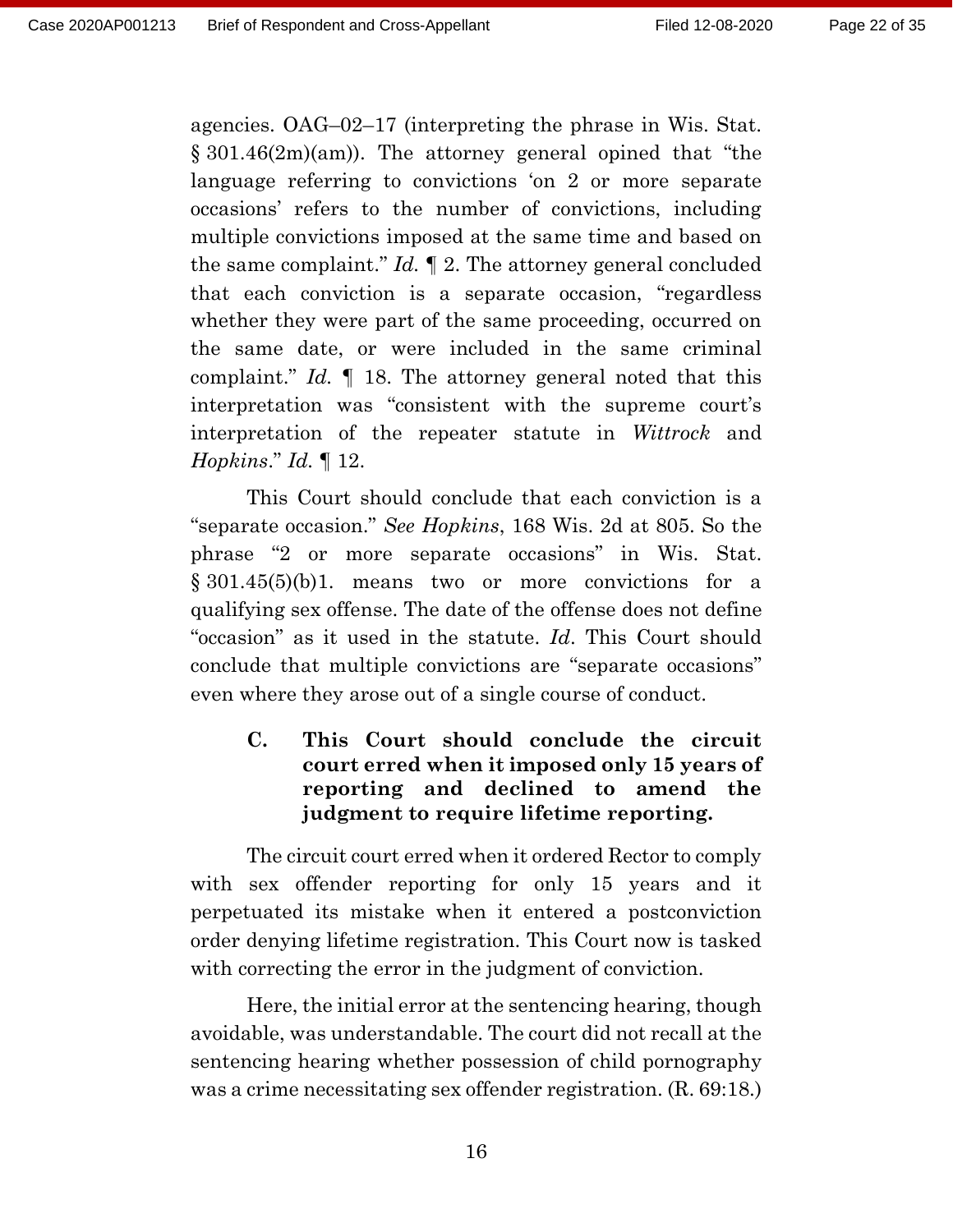The court reviewed the PSI, but the PSI contained an error, incorrectly identifying the registration period as 15 years. (R. 69:18; 19:27.) Following the PSI, the court ordered 15 years of sex offender reporting and entered that period in the judgment of conviction. (R. 22; 69:18.)

The error placed DOC in a difficult position. On the one hand, it had a court order stating Rector must register for only 15 years. (R. 22.) On the other hand, the Department is required by the sex offender registration statute to comply with its requirements. The Department must maintain a sex offender registry of all people required to report. Wis. Stat.  $\S 301.45(2)(a)$ ;  $301.45(7)(a)$ . The Department attempted to resolve the issue by writing to the court. (R. 31.) The Department explained it had "no desire to thwart the will of the Court and/or the parties in this matter," but that it "is under a statutory direction to require Mr. Rector to register as a sex offender for the duration required by law." (R. 31:1.) The Department asked the court to amend the judgment of conviction "so that it is consistent with the sex offender registration requirements outlined in Wis. Stat.  $§ 301.45(5)(b)1." (R. 31:1.)$ 

Having discovered the error postconviction, the State asked the circuit court to "modify the judgment of conviction . . . in accordance with what the Department is recommending." <sup>4</sup> (R. 73:3.) The State agreed with the Department that Rector's multiple convictions required lifetime sex offender registration. (R. 73:3.)

Unsurprisingly, Rector asked the circuit court to retain the 15-year sex offender period. (R. 73:3–4.) But he did not make a particularly strenuous argument. (R. 73:3–4.) He

<sup>4</sup> The Wisconsin Supreme Court recently explained that a contemporaneous objection is not required for sentencing errors. *State v. Coffee*, 2020 WI 1, ¶ 26, 389 Wis. 2d 627, 937 N.W.2d 579. Such errors may be raised and resolved postconviction. *Id*.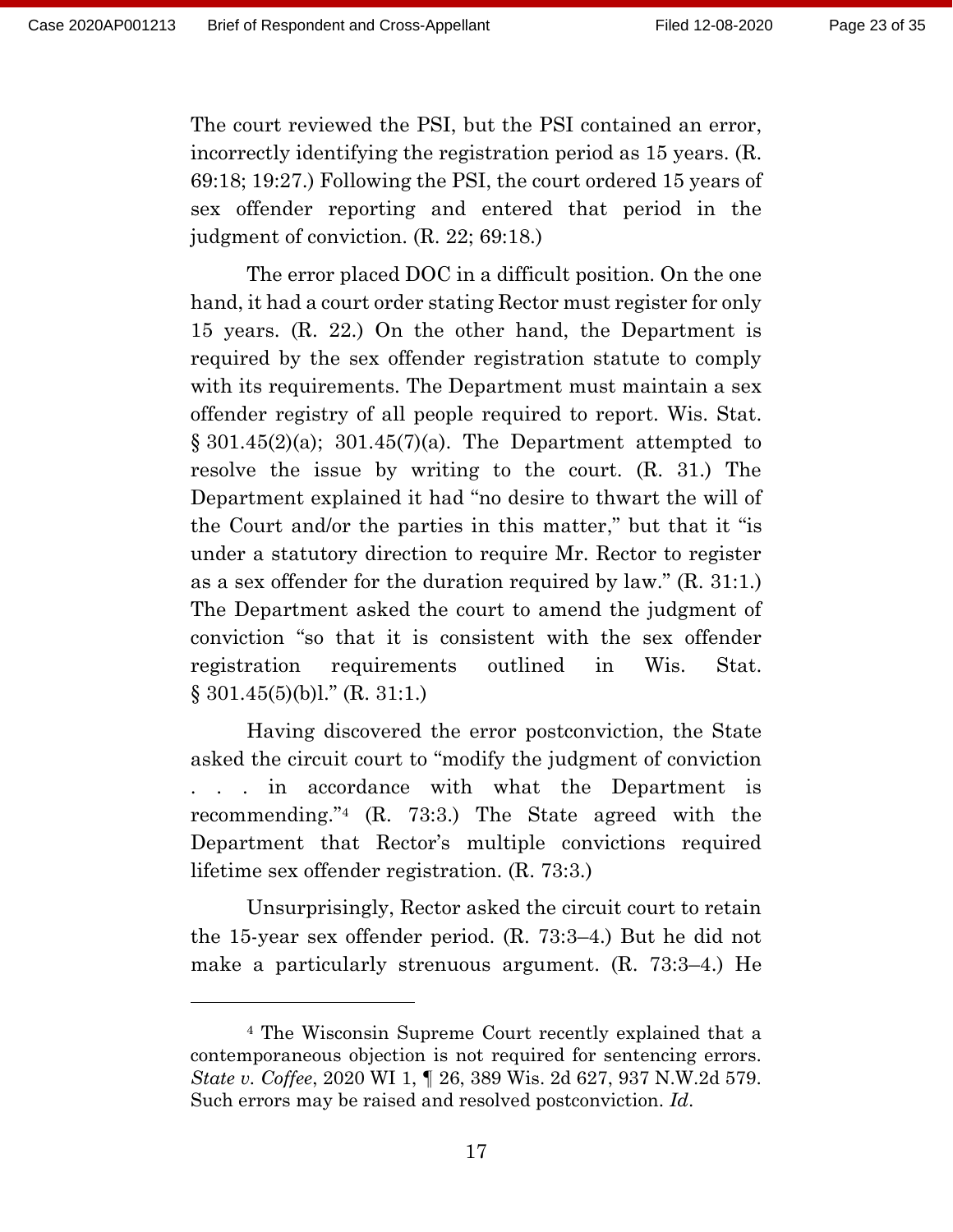merely noted there was no binding precedent specifically interpreting the phrase "2 or more separate occasions." (R. 36:1.) Rector asked the court to wait for such precedent. (R. 36:2.)

The circuit court declined to amend the judgment of conviction. (R. 51.) The court was dismissive of the attorney general opinion and attempted to distinguish *Hopkins* and *Whittrock*. (R. 73:5–9.) The court anticipated that "the Court of Appeals or Supreme Court is going to look at this with fresh eyes anyway." (R. 73:10.)

This Court should conclude that the duration of sex offender registration is statutorily prescribed under Wis. Stat. § 301.45(5). It is non-discretionary for Rector's possession of child pornography convictions. *See* Wis. Stat. § 301.45(1d)(b) (defining "sex offense" to include possession of child pornography); 301.45(1g)(a) (defendant convicted of sex offense shall comply with reporting requirements). The duration is non-discretionary; a single conviction requires 15 years of registration, whereas multiple convictions require lifetime registration. *See supra* I.B. This Court should find the circuit court erred when it imposed sex offender reporting for only 15 years and then declined to amend the judgment to lifetime sex offender registration.

- **II. This Court should affirm the circuit court's postconviction order that denied eligibility to participate in the earned release substance abuse program.**
	- **A. This Court should review whether the circuit court erroneously exercised its discretion when it found that Rector was not eligible to participate in the program.**

2003 Wisconsin Act 33 granted circuit courts discretionary authority to make defendants eligible to participate in earned release through a DOC substance abuse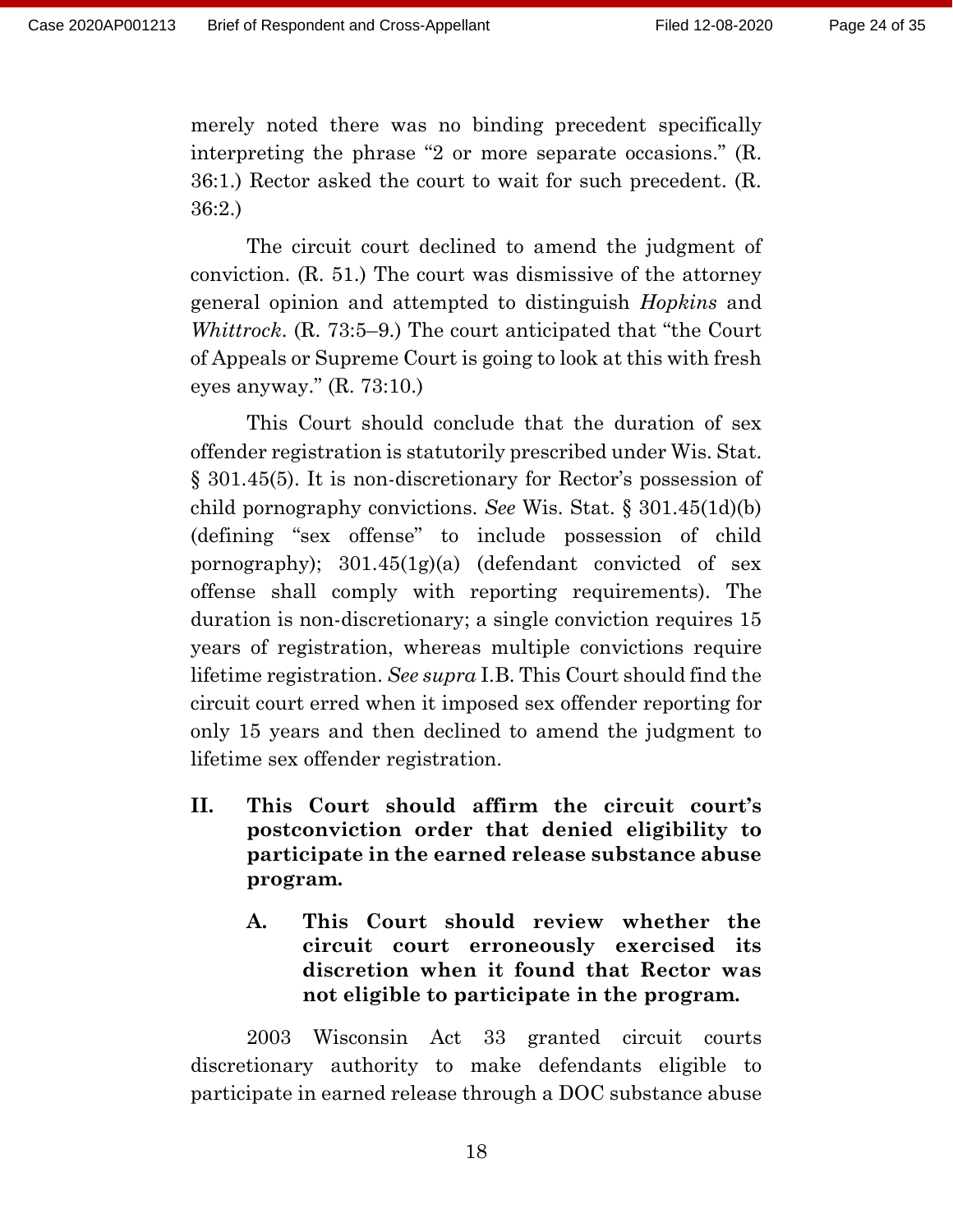program. 2003 Wis. Act 33, §§ 2505, 2749, 2751 *available at* https://docs.legis.wisconsin.gov/2003/related/acts/33.pdf (creating Wis. Stat. §§ 302.05(3) and 973.01(3g), (8)(ag)).

When the court imposes a sentence, it must, "as part of the exercise of its sentencing discretion, decide whether the person being sentenced is eligible or ineligible" to participate in the earned release substance abuse program. Wis. Stat. § 973.01(3g); *see also id*., § 302.05(3)(a)1. (sentencing court eligibility determination).

Determining eligibility is a multi-step process. First, the defendant cannot have a disqualifying conviction. The statutes prohibit eligibility for convictions of crimes under Wis. Stat. ch. 940 and some crimes in Wis. Stat. ch. 948. *See*  Wis. Stat. §§ 302.05(3)(a)1.; 973.01(3g). Second, the circuit court decides whether to grant eligibility to a defendant who does not have a disqualifying conviction. Wis. Stat. §§ 302.05(3)(a)2. and 973.01(3g).

Possession of child pornography in Wis. Stat. § 948.12 is not a disqualifying conviction such that a circuit court must move to the second step and exercise its discretion as to eligibility. Wis. Stat. §§ 302.05(3)(a)1.; 973.01(3g) (child pornography not a disqualifying crime).

To fulfill the statutory obligations, a circuit court "must state whether the defendant is eligible or ineligible for the program," but the statute does not "require completely separate findings on the reasons for the eligibility decision, so long as the overall sentencing rationale also justifies the [earned release] determination." *Owens*, 291 Wis. 2d 229, ¶ 9. One factor a court necessarily considers is whether the defendant has an alcohol or drug addiction. *State v. Johnson*, 2007 WI App 41, ¶ 16, 299 Wis. 2d 785, 730 N.W.2d 661.

When a defendant seeks appellate review of a circuit court's discretionary eligibility determination, this Court presumes the circuit court acted reasonably. *Owens*, 291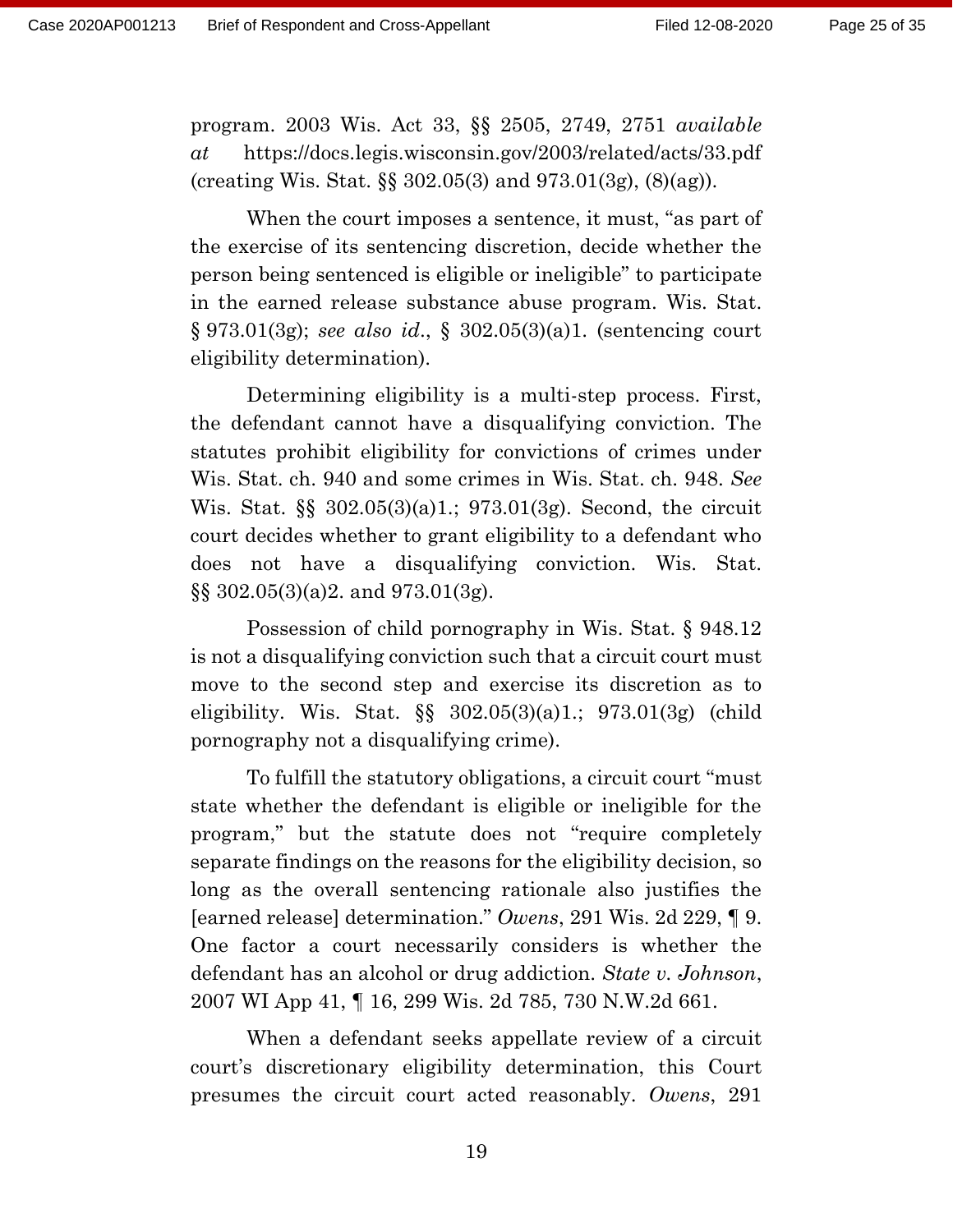Wis. 2d 229 | 7. An appellate court is mindful of the "strong" public policy against interfering with the trial court's sentencing." *Id*. It must affirm when the circuit court relied on appropriate law and the decision was based upon the facts in the record. *Id*.

## **B. This Court should conclude the circuit court reasonably exercised its discretion postconviction after it corrected an error at the sentencing hearing as to eligibility.**

The circuit court did not err when it issued a postconviction order denying Rector's request for earned release in a substance abuse program. The court corrected an error that had occurred during the sentencing hearing and used the postconviction proceeding to explain its discretionary decision to deny participation in the earned release substance abuse program.

Here, Rector's alcohol use had not been a predominate concern during the sentencing hearing. The PSI identified Rector's alcohol use at a frequency around once per week to about twice a month. (R. 19:7, 20.) Although Rector's wife had identified concerns with his alcohol consumption, (R. 19:7), and the PSI suggested "he may have substance abuse problems and may benefit from substance abuse treatment intervention of some kind," (R. 19:20), the PSI concluded he "does not appear to be in need of case planning and programming services to address needs pertaining to substance abuse," (R. 19:26). Neither Rector nor his counsel identified alcohol use as a concern during their sentencing arguments. (R. 69:8–13.)

The circuit court then made an error at the sentencing hearing that it later corrected postconviction. At the sentencing hearing, the circuit court had thought Rector's child pornography convictions were a disqualifying offense for earned release eligibility. (R. 69:19.) The court stated that the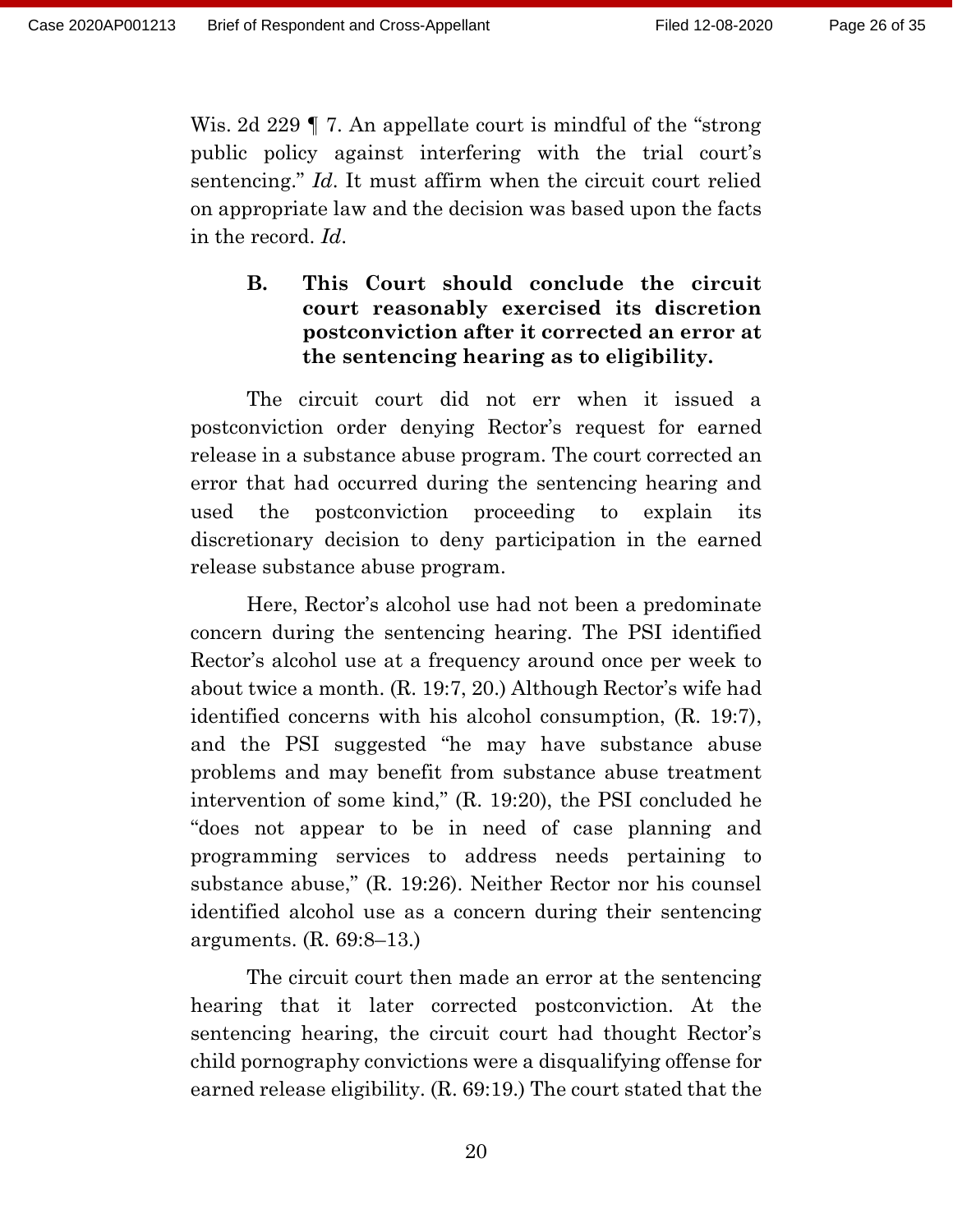PSI had identified Rector as ineligible for the earned release substance abuse program. (R. 69:19.) The PSI had incorrectly identified Rector as ineligible for the program. (R. 19:2.) The court made an error of law as a result. (R. 69:19.) But the court remedied the error postconviction.

After the sentencing hearing, Rector filed a postconviction motion seeking earned release eligibility for the program. (R. 39.) He identified the error of law contained within the PSI. (R. 39:2.) Rector asked the circuit court to correct the error, and find him eligible to participate in the earned release substance abuse program. (R. 39.)

Having been alerted to the legal error in the PSI, the circuit court corrected the legal error in its postconviction ruling. (R. 70:3–4.) It then proceeded to the discretionary question of whether to grant earned release eligibility to participate in the substance abuse program. (R. 70:4–5.) The court explained that it grants eligibility when there is a nexus between the crime and substance abuse: "I only authorize the Substance Abuse Program when it directly goes to the criminogenic factor that caused the crime." (R. 70:4.) The court concluded that in Rector's case substance abuse "doesn't address the criminogenic factors and therefore the Court is not gonna grant the relief and will deny the motion." (R. 70:5.) The court entered a postconviction order denying Rector's motion that had sought earned release eligibility in the substance abuse program. (R. 46.)

The *Owens* decision is very instructive for this Court's review due to its legal and factual similarities to Rector's case. *Owens*, 291 Wis. 2d 229. Both *Owens* and this appeal involve circuit courts making a misstatement of law at the sentencing hearing. In *Owens*, the court had stated the defendant was ineligible for the earned release program because of his age even though the statute contains no age requirement. *Id*. ¶ 3. Here, the court incorrectly identified Rector as statutorily ineligible as incorrectly stated in the PSI. (R. 19:2; 69:19.). In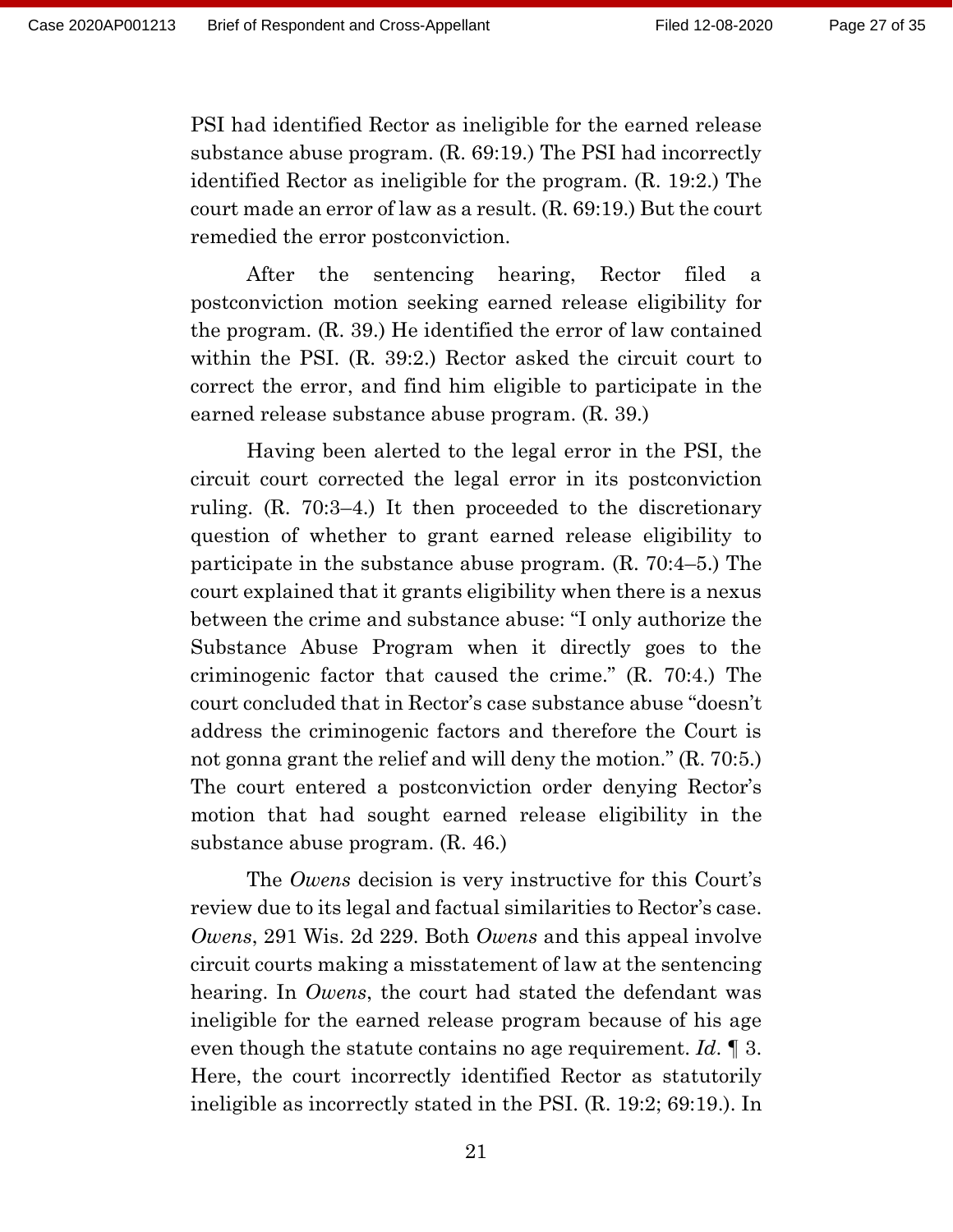both cases, the defendants pursued postconviction relief and each circuit court exercised discretion denying eligibility to participate after correcting a legal error that had occurred during the sentencing. In *Owens*, the circuit court was aware of the defendant's substance abuse history, but found the gravity of the offense and need for public protection more compelling sentencing factors than earned release, especially because the defendant had not addressed his substance abuse problems in the past. *Owens*, 291 Wis. 2d 229, ¶¶ 10–11. Here, Rector had some, though not extensive, substance abuse issues. (R. 19:20, 26.) The circuit court's greater concern at sentencing was Rector's revictimization of children through his possession of pornography and it structured a sentence to deter such crimes. (R. 69:14, 17.)

This Court should affirm the circuit court order denying Rector's postconviction motion. In *Owens*, this Court affirmed the circuit court's discretionary denial of earned release eligibility in the substance abuse program. *Owens*, 291 Wis. 2d 229, ¶ 11. It should do the same here.

## **C. This Court should conclude the circuit court did not have a preconceived sentencing policy to deny earned release eligibility in the substance abuse program.**

The circuit court did not impose a preconceived sentencing policy in denying Rector's eligibility to participate in the earned substance abuse program. Rector misconstrues the court's statements, alleging such statements reflect a prohibitive preconceived policy barring program eligibility participation for possession of child pornography crimes. (Rector's Br. 3–5.) He argues that the court's statements ran afoul of *State v. Ogden*, 199 Wis. 2d 566, 544 N.W.2d 574 (1996). (Rector's Br. 4–5.) Rector is wrong.

In *Ogden*, the Wisconsin Supreme Court concluded that a circuit court fails to properly exercise its discretion when it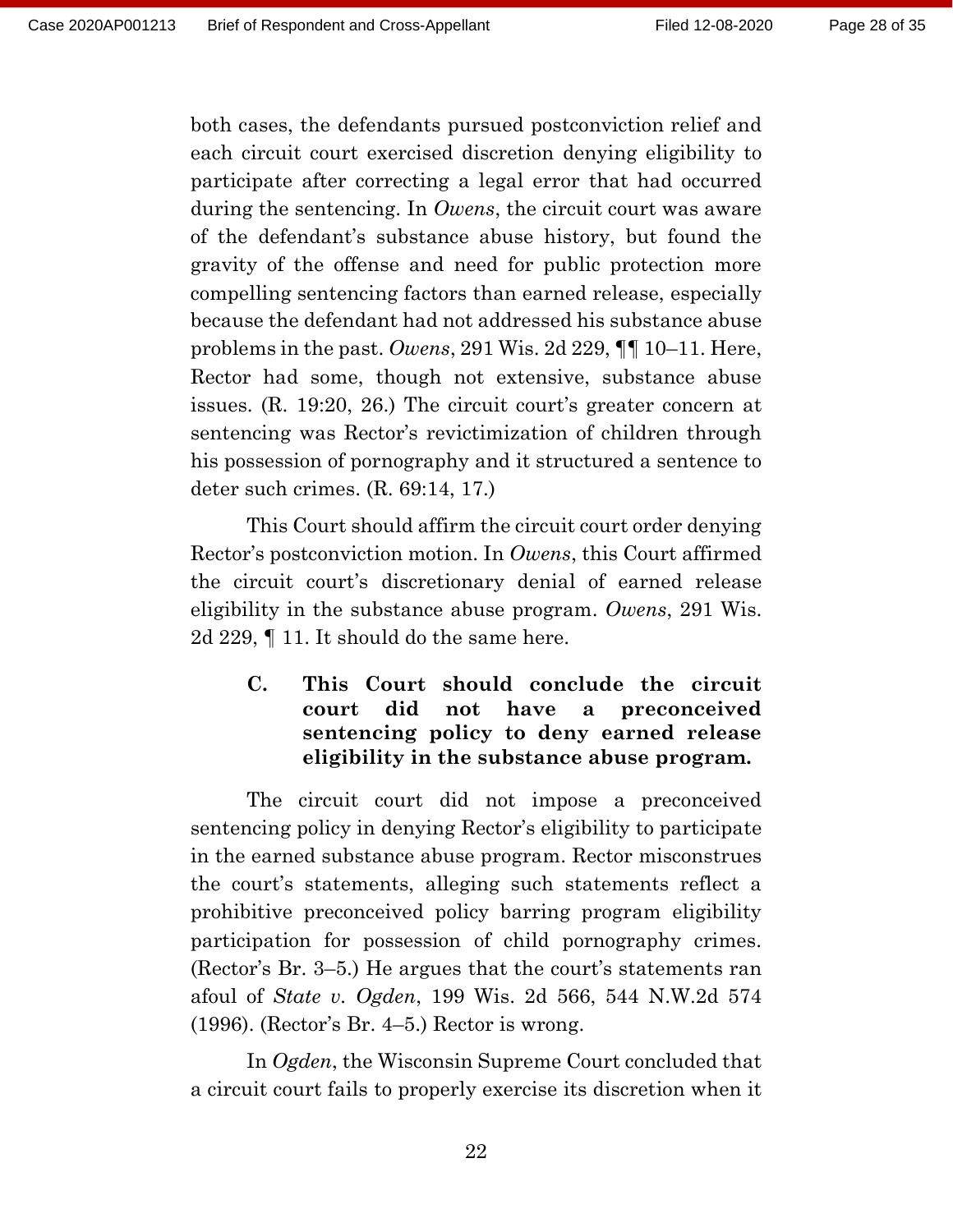applies a preconceived sentencing policy. *Ogden*, 199 Wis. 2d at 568–71. Rector inaccurately asserts that *Ogden* applies here, alleging the circuit court prohibited participation in the earned release substance abuse program under a policy to exclude eligibility for crimes of child pornography possession. (Rector's Br. 3–5.) But the circuit court never made such a statement.

The circuit court explained that it authorizes earned release eligibility to the program when there is a nexus between substance abuse and "the criminogenic factor that caused the crime." (R. 70:4.) The court observed that such a direct link exists in crimes such as operating while intoxicated. (R. 70:4.) But the court continued that it did not limit eligibility participation to crimes where substance use was an element of the offense. The court offered crimes of domestic violence as an example where eligibility participation may be granted depending on the underlying facts of the case. (R. 70:4.) The court found that in Rector's case substance abuse was not linked to the criminogenic factors that contributed to his crime. (R. 70:5.)

In the circuit court, Rector did not allege substance abuse contributed to his possession of child pornography. At the sentencing hearing, defense counsel focused his argument on how Rector may have possessed child pornography, but "there has been no indication that he has ever followed up on any of this particular fantasy life of his." (R. 69:9.) Even when program eligibility was the focus of a postconviction hearing, Rector's counsel offered little more than the conclusory statement that "Mr. Rector has informed me that he has a substance abuse disorder and needs for treatment and he's . . . going to get treatment of some sort." (R. 70:3.) He offered essentially the same general statement in his postconviction motion that the "Department of Corrections has identified Mr. Rector as having a need for alcohol treatment." (R. 39:1.)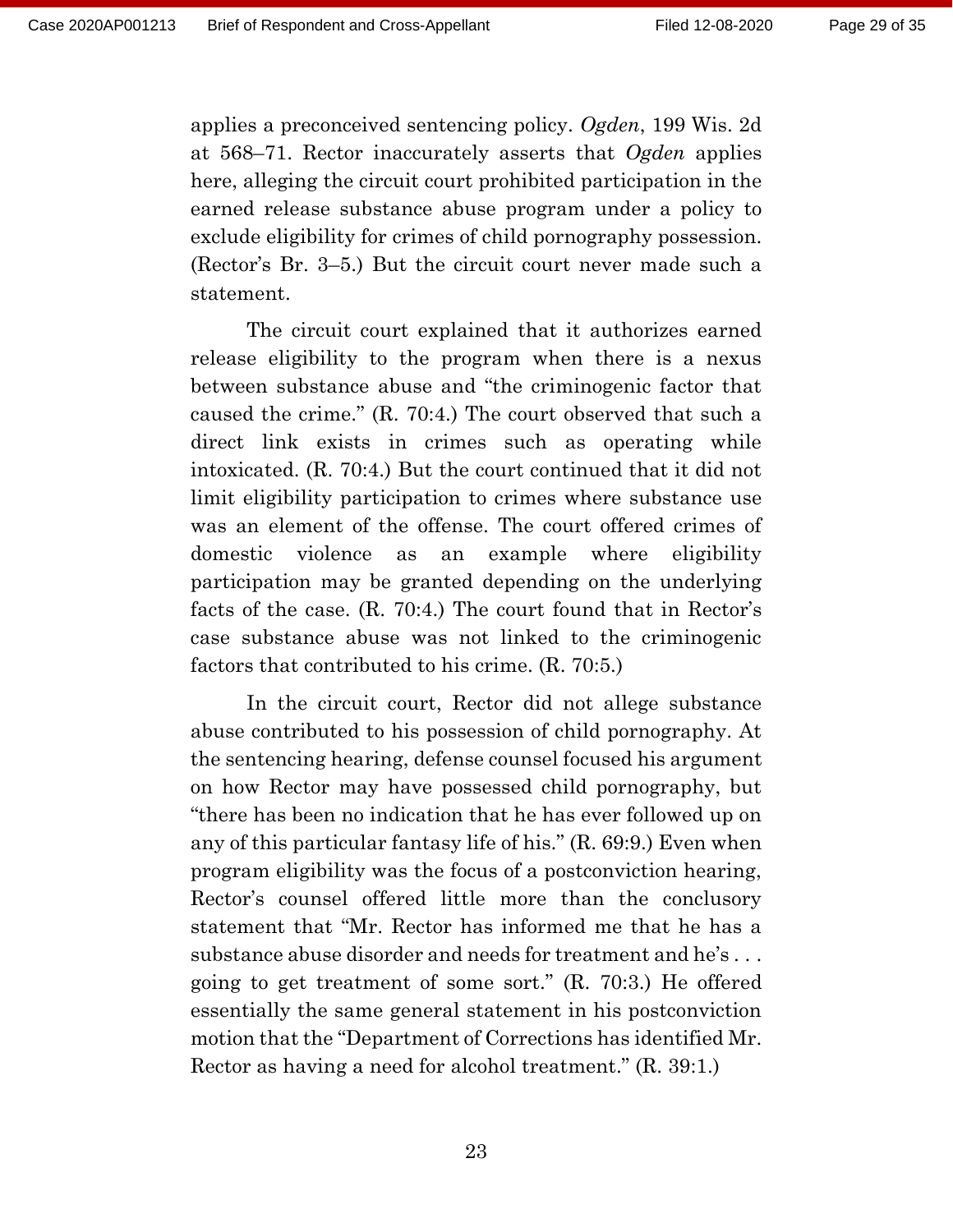Now on appeal, Rector offers no greater specificity than he offered in the circuit court. He makes a conclusory statement to this Court that "there is ample reason to believe he has an alcohol problem that contributes to his criminal risk." (Rector's Br. 3–4.) But he cites to pages in the PSI that only identified "some kind" of a "probable" substance abuse concern that had resulted in one prior operating while intoxicated (OWI) arrest at some unidentified date in the past. (R. 19:20, 24.) While Rector's wife had expressed concern about his alcohol use, she could only provide an example of it presenting a problem in his OWI arrest. (R. 19:7.) The PSI reflected that Rector had reduced alcohol use to around once a week to about twice a month. (R. 19:7, 20.)

The circuit court reasonably exercised its discretion denying eligibility participation in the earned release substance abuse program. Rector's position lacks fidelity to the sentencing discretion of circuit courts. He essentially argues that if he can establish the presence of some concern with his alcohol use, then the circuit court should have authorized eligibility participation in the earned release substance abuse program. But such a standard removes precisely the discretionary decision-making left to the circuit court.

This Court should affirm the circuit court's postconviction order denying Rector's motion. The court did not have a preconceived sentencing policy to exclude defendants convicted of possession of child pornography from participating in the earned release substance abuse program. But if this Court concludes the circuit court did erroneously exercise is discretion, the correct course of action is to reverse the postconviction order and remand so the circuit court may properly exercise its discretion. *King v. King*, 224 Wis. 2d 235, 254, 590 N.W.2d 480 (1999). But on this issue a remand is unnecessary because the circuit court properly exercised its discretion.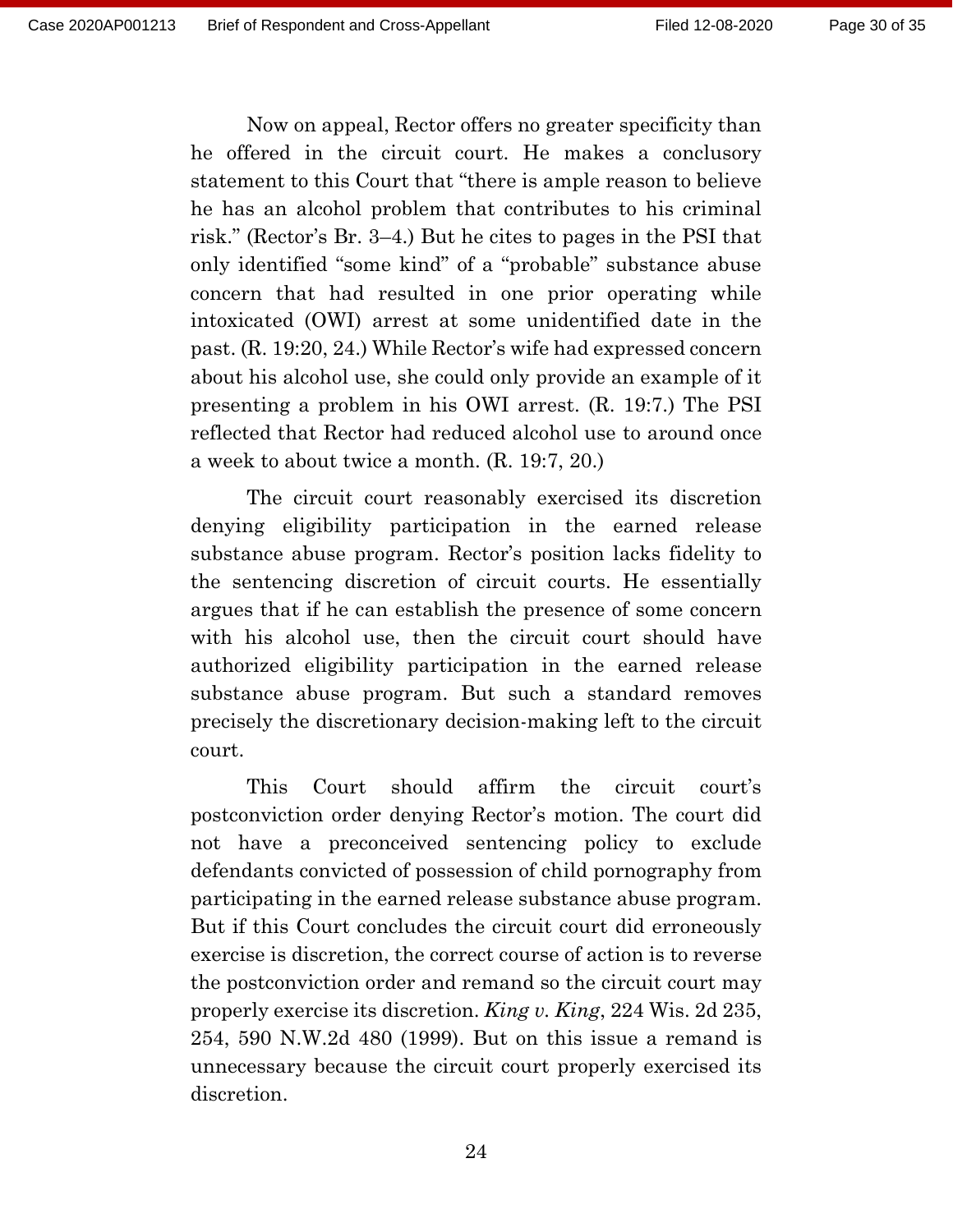## **CONCLUSION**

This Court should reverse in part and affirm in part. It should reverse the postconviction order that denied lifetime sex offender registration. It should affirm the postconviction order that denied Rector's motion for eligibility to participate in the earned release substance abuse program. This Court's should remand with instruction for the circuit court to order lifetime registration as required by law.

Dated this 8th day of December 2020.

Respectfully submitted,

JOSHUA L. KAUL Attorney General of Wisconsin

Electronically signed by:

s/ Winn S. Collins WINN S. COLLINS Assistant Attorney General State Bar #1037828

Attorneys for Plaintiff-Respondent-Cross-Appellant

Wisconsin Department of Justice Post Office Box 7857 Madison, Wisconsin 53707-7857 (608) 264-6203 (608) 294-2907 (Fax) collinsws@doj.state.wi.us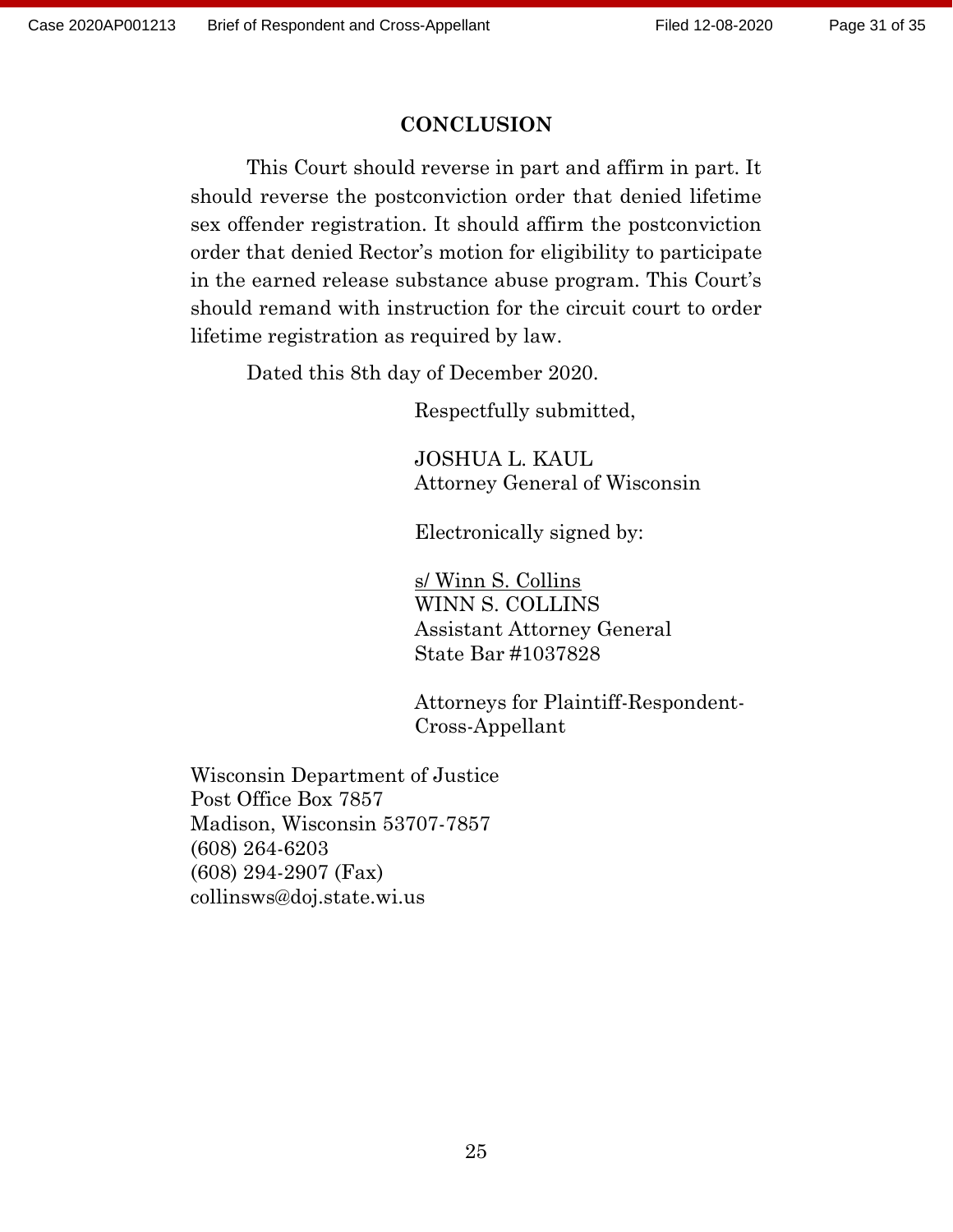## **CERTIFICATION**

I hereby certify that this brief conforms to the rules contained in Wis. Stat.  $\S$  809.19(8)(b) and (c) for a brief produced with a proportional serif font. The length of this brief is 6,855 words.

Dated this 8th day of December 2020.

Electronically signed by:

s/ Winn S. Collins WINN S. COLLINS

## **CERTIFICATE OF COMPLIANCE**

I hereby certify that:

I have submitted an electronic copy of this brief, excluding the appendix, if any, which complies with the requirements of the Interim Rule for Wisconsin's Appellate Electronic Filing Project, Order No. 19-02.

I further certify that:

A copy of this certificate has been served with this brief filed with the court and served on all parties either by electronic filing or by paper copy.

Dated this 8th day of December 2020.

Electronically signed by:

s/ Winn S. Collins WINN S. COLLINS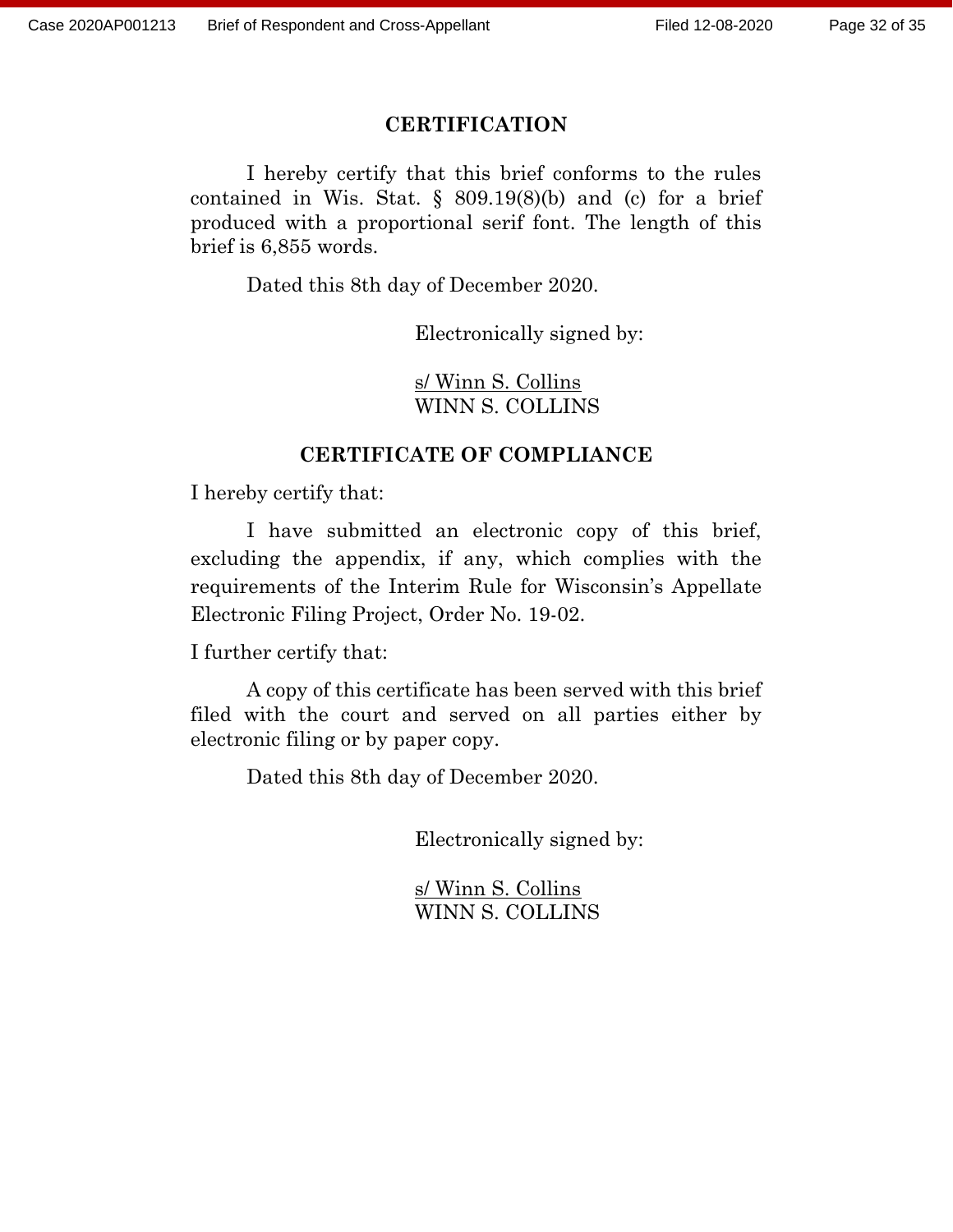## **Index to the Appendix** *State of Wisconsin v. Corey T. Rector* **Case No. 2020AP1213-CR**

| Description of document                            | Page(s) |
|----------------------------------------------------|---------|
|                                                    |         |
| State of Wisconsin v. Corey T. Rector,             |         |
| No. 2018CF840,                                     |         |
| Kenosha County Circuit Court,                      |         |
| Order Denying Lifetime Sex Offender Registry,      |         |
|                                                    |         |
| State of Wisconsin v. Corey T. Rector,             |         |
| No. 2018CF840,                                     |         |
| Kenosha County Circuit Court,                      |         |
| Transcript of Hearing,                             |         |
|                                                    |         |
| Wisconsin Department of Corrections,               |         |
| Letter to the Honorable Judge Jason Rossell,       |         |
|                                                    |         |
| 1995 Wis. Act 440,                                 |         |
| Drafting File,                                     |         |
| Wisconsin Department of Corrections,               |         |
| Sex Offender Community Notification,               |         |
| Proposed Program Components,                       |         |
| <b>Executive Summary and Final Report,</b>         |         |
|                                                    |         |
| 1995 Wis. Act 440,                                 |         |
| Drafting File,                                     |         |
| Handwritten note on Senator Darling letterhead 132 |         |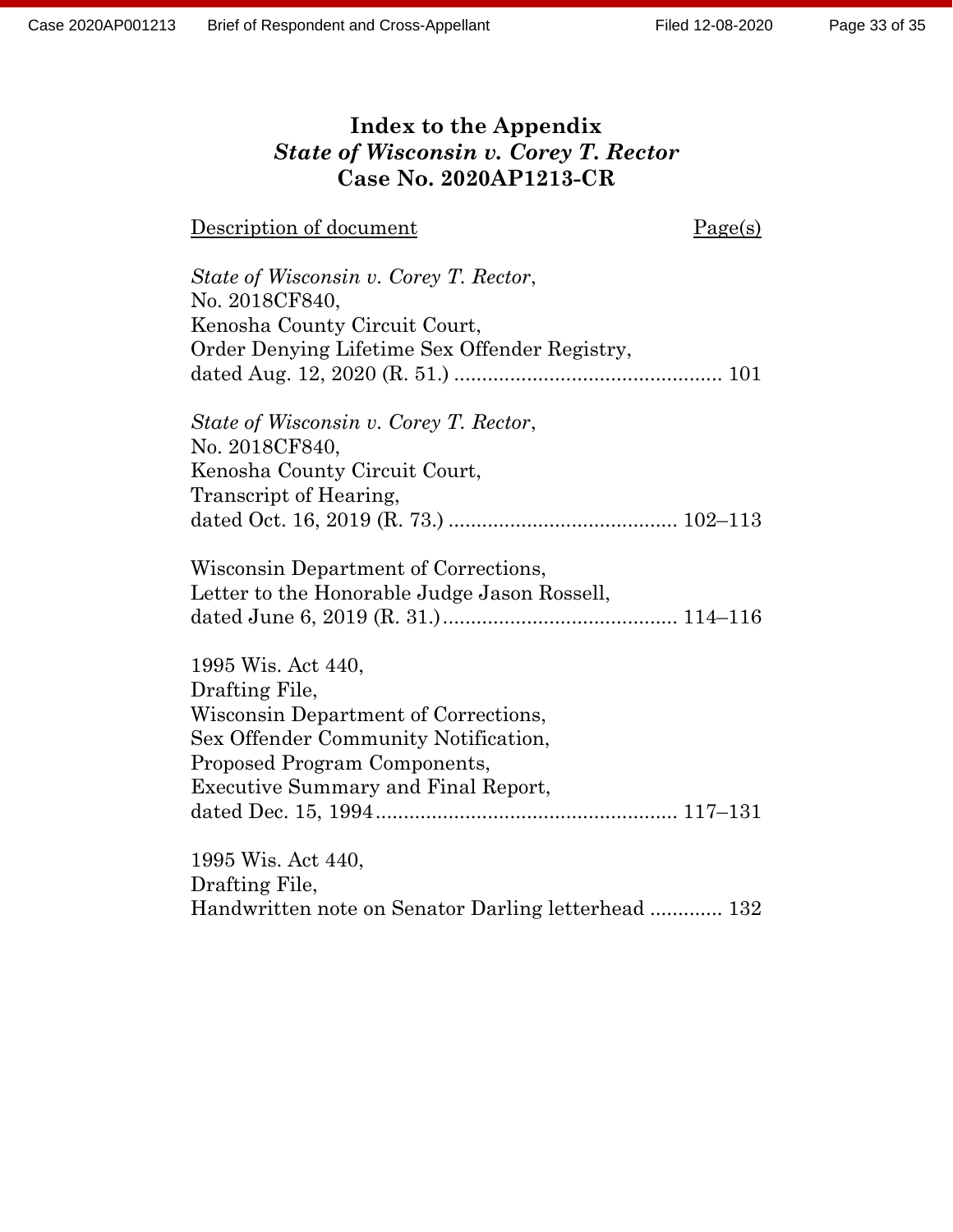#### **APPENDIX CERTIFICATION**

I hereby certify that filed with this brief, either as a separate document or as a part of this brief, is an appendix that complies with Wis. Stat.  $\S 809.19(2)(a)$  and that contains, at a minimum: (1) a table of contents; (2) the findings or opinion of the circuit court; and (3) portions of the record essential to an understanding of the issues raised, including oral or written rulings or decisions showing the circuit court's reasoning regarding those issues.

I further certify that if this appeal is taken from a circuit court order or judgment entered in a judicial review of an administrative decision, the appendix contains the findings of fact and conclusions of law, if any, and final decision of the administrative agency.

I further certify that if the record is required by law to be confidential, the portions of the record included in the appendix are reproduced using one or more initials or other appropriate pseudonym or designation, specifically including juveniles and parents of juveniles, with a notation that the portions of the record have been so reproduced to preserve confidentiality and with appropriate references to the record.

Dated this 8th day of December 2020.

Electronically signed by:

s/ Winn S. Collins WINN S. COLLINS